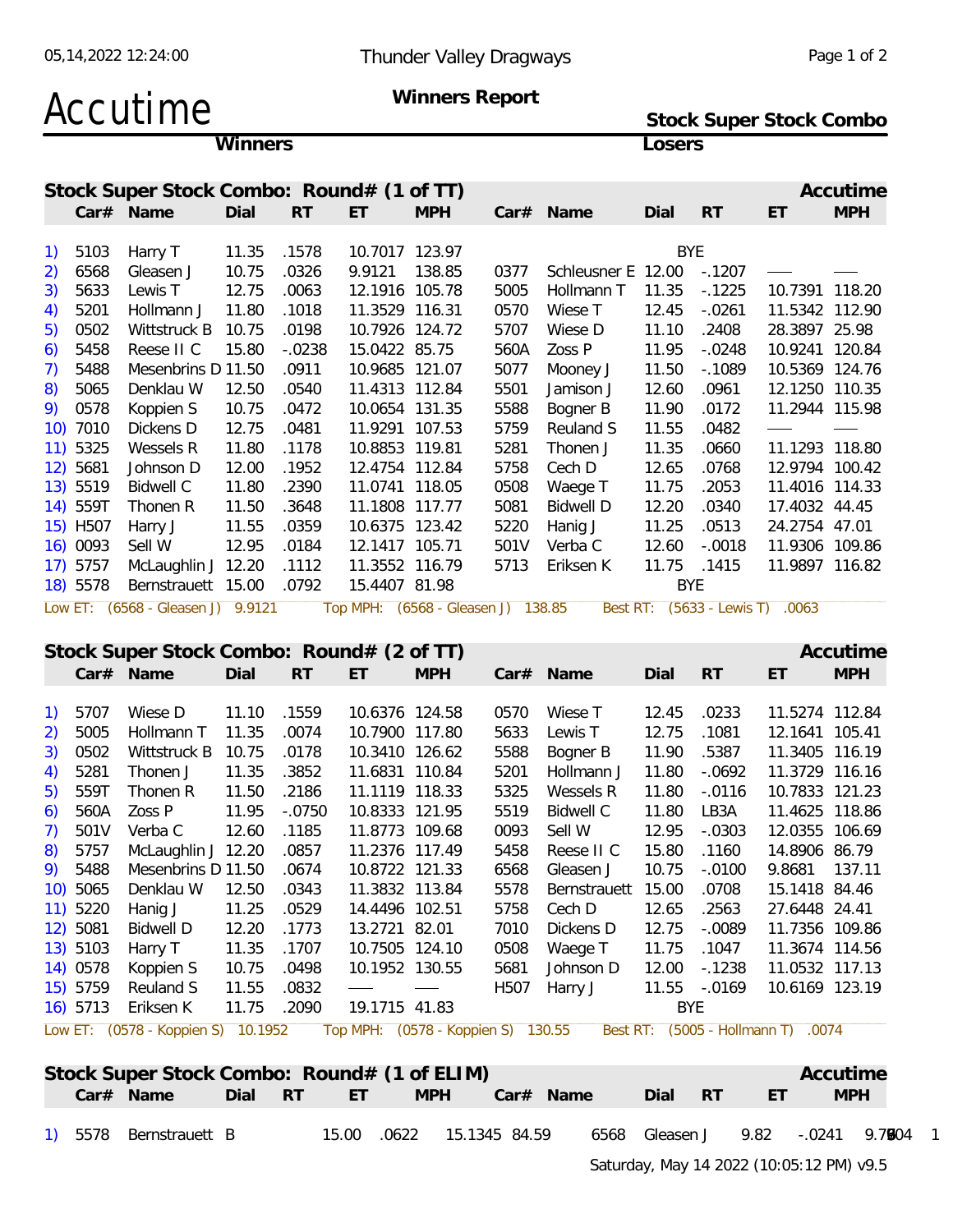|                                                                                                                                                                                                  | 05, 14, 2022 12: 24: 00                                                                                                                                                                                                             |                                                                                                                            |                                                                                                                                        |                                                                                                                                                                                                                                                                                                                 | Thunder Valley Dragways |                                                                                      |                                                                                                                                                        |                                                                                                                                                |                                                                                                                              |                                                                                                                                                                                                            | Page 2 of 2            |
|--------------------------------------------------------------------------------------------------------------------------------------------------------------------------------------------------|-------------------------------------------------------------------------------------------------------------------------------------------------------------------------------------------------------------------------------------|----------------------------------------------------------------------------------------------------------------------------|----------------------------------------------------------------------------------------------------------------------------------------|-----------------------------------------------------------------------------------------------------------------------------------------------------------------------------------------------------------------------------------------------------------------------------------------------------------------|-------------------------|--------------------------------------------------------------------------------------|--------------------------------------------------------------------------------------------------------------------------------------------------------|------------------------------------------------------------------------------------------------------------------------------------------------|------------------------------------------------------------------------------------------------------------------------------|------------------------------------------------------------------------------------------------------------------------------------------------------------------------------------------------------------|------------------------|
| 5488<br>2)<br>3)<br>5325<br>0502<br>4)<br>5681<br>5)<br>560A<br>6)<br>5458<br>7)<br>7010<br>8)<br>5707<br>9)<br>10) 0570<br>11) 0093<br>12) 501V<br>13) 5103<br>14) 5713<br>15) 0578<br>16) 5077 | Mesenbrins D 10.87<br>Wessels R<br>Wittstruck B<br>Johnson D<br>Zoss P<br>Reese II C<br>Dickens D<br>Wiese D<br>Wiese T<br>Sell W<br>Verba C<br>Harry T<br>Eriksen K<br>Koppien S<br>Mooney J<br>Low ET: (0578 - Koppien S) 10.0301 | 10.77<br>10.33<br>11.05<br>10.81<br>14.88<br>12.75<br>10.59<br>11.48<br>12.05<br>11.88<br>10.75<br>11.75<br>10.00<br>10.55 | .0448<br>.0037<br>.0197<br>.0322<br>.5458<br>.1485<br>.1157<br>.0168<br>.0698<br>.5066<br>.1363<br>.1306<br>.0885<br>.0851<br>$-.0761$ | 10.9985 112.44<br>10.8373 115.18<br>10.3464 124.04<br>10.9940 117.46<br>10.9005 121.13<br>14.9005 80.33<br>11.7389 108.28<br>10.6570 116.13<br>11.4937 113.09<br>12.0171 106.64<br>11.9555 106.06<br>10.7065 124.52<br>11.0951 118.27<br>10.0301 131.73<br>10.6784 124.38<br>Top MPH: (0578 - Koppien S) 131.73 |                         | 5065<br>5588<br>H507<br>5201<br>5005<br>5281<br>5633<br>5757<br>559T<br>0508<br>5758 | Denklau W<br>Bogner B<br>Harry J<br>Hollmann J<br>Hollmann T<br>Thonen J<br>Lewis T<br>McLaughlin J 11.23<br>Thonen R<br>Waege T<br>Cech D<br>Best RT: | 11.40<br>11.30<br>10.60<br>11.37<br>10.75<br>11.10<br>12.75<br>11.11<br>11.36<br>12.65<br><b>BYE</b><br><b>BYE</b><br><b>BYE</b><br><b>BYE</b> | .2051<br>.1223<br>.0289<br>.0667<br>.3906<br>.2591<br>$-.0032$<br>.0667<br>$-.0204$<br>LB3A<br>.5295<br>$(5325 - Wessels R)$ | 11.3959 113.92<br>11.3994 110.81<br>10.6272 121.49<br>11.3083 116.28<br>10.7436 112.16<br>11.9069 110.97<br>12.1802 105.81<br>11.2673 117.00<br>11.1566 118.89<br>14.4098 115.30<br>13.0034 97.00<br>.0037 |                        |
|                                                                                                                                                                                                  |                                                                                                                                                                                                                                     |                                                                                                                            |                                                                                                                                        |                                                                                                                                                                                                                                                                                                                 |                         |                                                                                      |                                                                                                                                                        |                                                                                                                                                |                                                                                                                              |                                                                                                                                                                                                            |                        |
|                                                                                                                                                                                                  | Stock Super Stock Combo: Round# (2 of ELIM)<br>Car# Name                                                                                                                                                                            | Dial                                                                                                                       | <b>RT</b>                                                                                                                              | ET                                                                                                                                                                                                                                                                                                              | <b>MPH</b>              |                                                                                      | Car# Name                                                                                                                                              | Dial                                                                                                                                           | RT                                                                                                                           | ET                                                                                                                                                                                                         | Accutime<br><b>MPH</b> |
| 5488<br><sup>1</sup><br>5458<br>2)<br>0093<br>3)<br>501V<br>4)<br>0578<br>5)<br>5077<br>6)<br>0502<br>7)<br>5578<br>8)                                                                           | Mesenbrins D 10.87<br>Reese II C<br>Sell W<br>Verba C<br>Koppien S<br>Mooney J<br>Wittstruck B<br>Bernstrauett 14.90                                                                                                                | 14.83<br>11.99<br>11.84<br>10.02<br>10.65<br>10.30                                                                         | .0255<br>.1006<br>.0453<br>.1503<br>.0777<br>.1074<br>.0401<br>.0543                                                                   | 10.8938 121.82<br>14.8154 87.75<br>12.0155 107.17<br>11.8563 109.49<br>11.2535 94.48<br>10.7191 118.02<br>10.3736 124.55<br>14.2501 87.01                                                                                                                                                                       |                         | 0570<br>5325<br>560A<br>5707<br>5681<br>5713<br>5103<br>7010                         | Wiese T<br>Wessels R<br>Zoss P<br>Wiese D<br>Johnson D<br>Eriksen K<br>Harry T<br>Dickens D                                                            | 11.48<br>10.77<br>10.81<br>10.59<br>10.02<br>11.05<br>10.72<br>11.72                                                                           | .0775<br>.0684<br>$-.0748$<br>.0065<br>$-0.1175$<br>.2024<br>.1603<br>$-0.1365$                                              | 11.4642 111.44<br>10.7293 121.79<br>12.2356 82.78<br>10.8782 124.72<br>11.0219 118.08<br>11.0707 117.22<br>10.6900 123.42<br>11.6889 110.70                                                                |                        |
|                                                                                                                                                                                                  | Low ET: (0502 - Wittstruck B) 10.3736                                                                                                                                                                                               |                                                                                                                            |                                                                                                                                        | Top MPH: (0502 - Wittstruck B)                                                                                                                                                                                                                                                                                  |                         |                                                                                      | 124.55                                                                                                                                                 |                                                                                                                                                |                                                                                                                              | Best RT: (5488 - Mesenbrins D) .0255                                                                                                                                                                       |                        |
|                                                                                                                                                                                                  | Stock Super Stock Combo: Round# (3 of ELIM)<br>$Car#$ Name                                                                                                                                                                          | Dial                                                                                                                       | <b>RT</b>                                                                                                                              | ET                                                                                                                                                                                                                                                                                                              | <b>MPH</b>              |                                                                                      | Car# Name                                                                                                                                              | Dial                                                                                                                                           | <b>RT</b>                                                                                                                    | ET                                                                                                                                                                                                         | Accutime<br><b>MPH</b> |
| 0502<br>1)<br>2)<br>5488<br>3)<br>5458<br>4)                                                                                                                                                     | Wittstruck B 10.30<br>501V Verba C<br>Mesenbrins D 10.87<br>Reese II C<br>Low ET: (0502 - Wittstruck B) 10.3004 Top MPH: (0502 - Wittstruck B) 127.66 Best RT: (0502 - Wittstruck B) .0233                                          | 11.78<br>14.79 .1165                                                                                                       | .0233<br>.0639<br>.0309                                                                                                                | 10.3004 127.66<br>11.8092 110.95<br>10.9471 121.36<br>14.8020 87.99                                                                                                                                                                                                                                             |                         | 5578<br>0093<br>5077<br>0578                                                         | Bernstrauett 14.24<br>Sell W<br>Mooney J<br>Koppien S                                                                                                  | 11.96<br>10.60<br>10.10                                                                                                                        | $-.0790$<br>.0558<br>.1792<br>.0823                                                                                          | 14.5228 81.23<br>11.9573 104.38<br>10.5280 118.33<br>10.0832 127.88                                                                                                                                        |                        |
|                                                                                                                                                                                                  | Stock Super Stock Combo: Round# (4 of ELIM)<br>Car# Name                                                                                                                                                                            | Dial                                                                                                                       | <b>RT</b>                                                                                                                              | ET.                                                                                                                                                                                                                                                                                                             | <b>MPH</b>              |                                                                                      | Car# Name                                                                                                                                              | Dial                                                                                                                                           | <b>RT</b>                                                                                                                    | ET                                                                                                                                                                                                         | Accutime<br><b>MPH</b> |
| 1) 0502<br>5458<br>2)                                                                                                                                                                            | Wittstruck B 10.30<br>Reese II C                                                                                                                                                                                                    | 14.79 .0946                                                                                                                | .0259                                                                                                                                  | 10.3692 120.10<br>14.7484 88.10                                                                                                                                                                                                                                                                                 |                         | 5488                                                                                 | 501V Verba C<br>Mesenbrins D 10.94                                                                                                                     | 11.77                                                                                                                                          | .1186<br>.0699                                                                                                               | 11.7715 111.11<br>10.8720 120.13                                                                                                                                                                           |                        |
|                                                                                                                                                                                                  | Low ET: (0502 - Wittstruck B) 10.3692 Top MPH: (0502 - Wittstruck B) 120.1 Best RT: (0502 - Wittstruck B) .0259                                                                                                                     |                                                                                                                            |                                                                                                                                        |                                                                                                                                                                                                                                                                                                                 |                         |                                                                                      |                                                                                                                                                        |                                                                                                                                                |                                                                                                                              |                                                                                                                                                                                                            |                        |
|                                                                                                                                                                                                  | Stock Super Stock Combo: Round# (5 of ELIM)<br>Car# Name                                                                                                                                                                            | Dial                                                                                                                       | <b>RT</b>                                                                                                                              | ET.                                                                                                                                                                                                                                                                                                             | <b>MPH</b>              |                                                                                      | $Car#$ Name                                                                                                                                            | Dial                                                                                                                                           | <b>RT</b>                                                                                                                    | ET                                                                                                                                                                                                         | Accutime<br><b>MPH</b> |
|                                                                                                                                                                                                  | 1) 0502 Wittstruck B 10.30 .0541<br>Low ET: (0502 - Wittstruck B) 10.3958 Top MPH: (0502 - Wittstruck B) 115.06 Best RT: (0502 - Wittstruck B) .0541                                                                                |                                                                                                                            |                                                                                                                                        | 10.3958 115.06                                                                                                                                                                                                                                                                                                  |                         |                                                                                      | 5458 Reese II C                                                                                                                                        | 14.73 .4698                                                                                                                                    |                                                                                                                              | 14.7956 87.36                                                                                                                                                                                              |                        |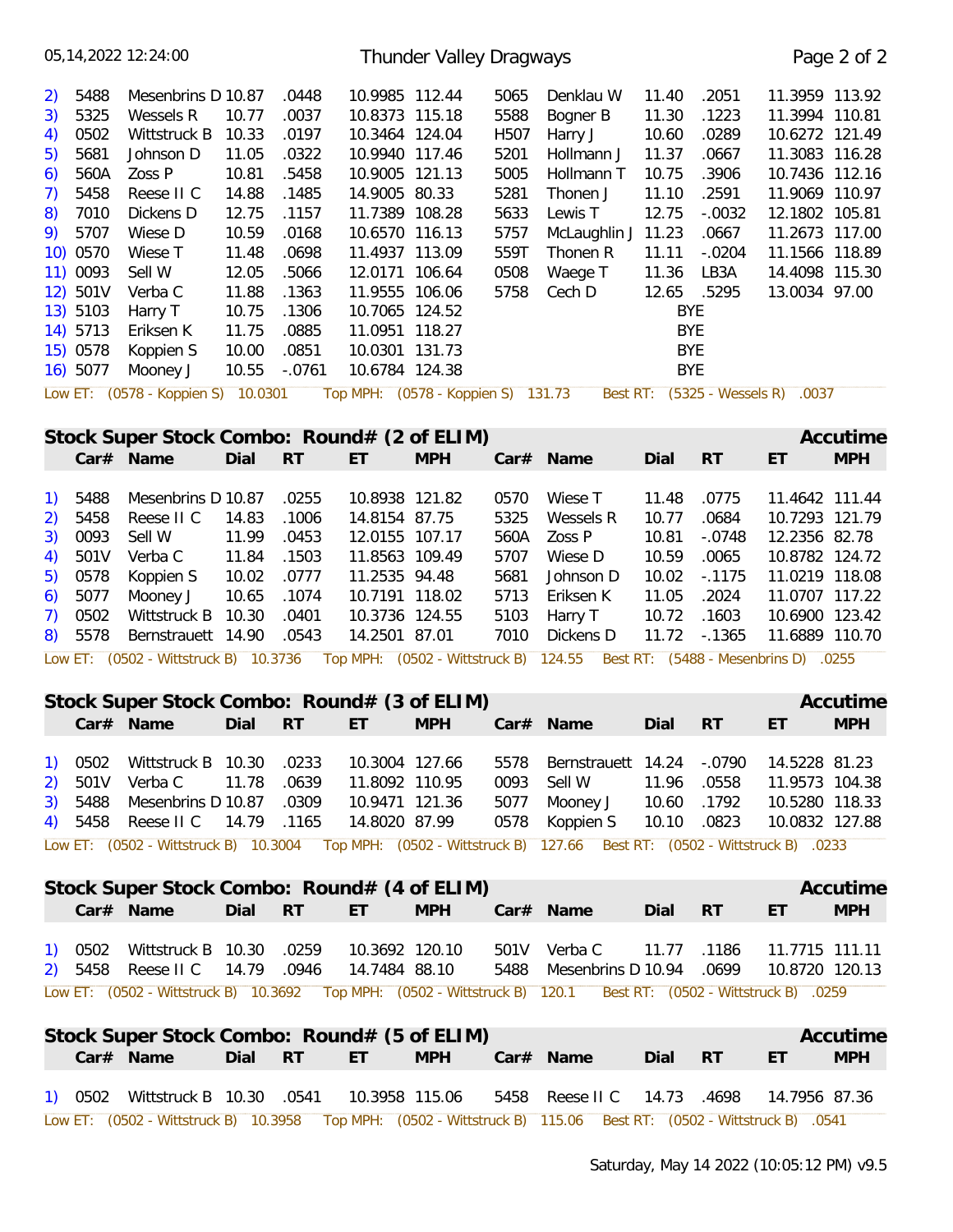| Accutime                                                                                                                                                                                                              |                                                                                                      |                                           |                                                                                       | <b>Winners Report</b>             |                                      |                                                             |                                                               |                                                  |                                                                                                         | Pro Bike               |
|-----------------------------------------------------------------------------------------------------------------------------------------------------------------------------------------------------------------------|------------------------------------------------------------------------------------------------------|-------------------------------------------|---------------------------------------------------------------------------------------|-----------------------------------|--------------------------------------|-------------------------------------------------------------|---------------------------------------------------------------|--------------------------------------------------|---------------------------------------------------------------------------------------------------------|------------------------|
|                                                                                                                                                                                                                       | Winners                                                                                              |                                           |                                                                                       |                                   |                                      |                                                             | Losers                                                        |                                                  |                                                                                                         |                        |
| Pro Bike: Round# (1 of TT)<br>Car# Name                                                                                                                                                                               | Dial                                                                                                 | <b>RT</b>                                 | ET                                                                                    | <b>MPH</b>                        |                                      | Car# Name                                                   | Dial                                                          | RT                                               | ET                                                                                                      | Accutime<br><b>MPH</b> |
| Hoffman L<br>5832<br>1)<br>1040<br>Cook C<br>2)<br>3)<br>1041<br>Norton D<br>0812<br>Howes D<br>4)<br>Criddle D<br>T <sub>58</sub><br>5)<br>Low ET: (1041 - Norton D) 10.3322                                         | $\qquad \qquad \overbrace{\qquad \qquad }^{}$<br>$\qquad \qquad \longleftarrow$<br>$\hspace{0.05cm}$ | .2945<br>.2917<br>.0306<br>.2414<br>.3550 | 12.3719 106.16<br>10.5339 133.33<br>10.3322 134.29<br>13.5286 95.44<br>11.9603 113.67 | Top MPH: (1041 - Norton D) 134.29 | 5061<br>1022<br>1025<br>1006<br>5047 | Roelfsema E<br>Schoott S<br>Byer B<br>Johnson N<br>Larson A | $\hspace{0.1cm}$<br>$\hspace{0.05cm}$                         | .1328<br>.0584<br>.1627<br>$-.0339$<br>.1529     | 13.0927 97.91<br>11.0362 129.57<br>12.8552 92.48<br>13.1816 95.52<br>Best RT: (1041 - Norton D) .0306   |                        |
| Pro Bike: Round# (2 of TT)<br>Car# Name                                                                                                                                                                               | Dial                                                                                                 | <b>RT</b>                                 | ET                                                                                    | <b>MPH</b>                        |                                      | Car# Name                                                   | Dial                                                          | RT                                               | ET                                                                                                      | Accutime<br><b>MPH</b> |
| <b>T58</b><br>Criddle D<br>$\left( \begin{matrix} 1 \end{matrix} \right)$<br>1006<br>Johnson N<br>2)<br>1041<br>3)<br>Norton D<br>1025<br>Byer B<br>4)<br>5047<br>Larson A<br>5)<br>Low ET: (1041 - Norton D) 10.1498 | $\overbrace{\hspace{15em}}$<br>$\overbrace{\hspace{27mm}}^{}$                                        | .6793<br>.3341<br>.3154<br>.3587<br>.0486 | 11.6906 122.88<br>13.0107 104.55<br>10.1498 134.93<br>10.6131 130.28<br>13.1492 94.44 | Top MPH: (1041 - Norton D) 134.93 | 5061<br>0812<br>1040<br>1022<br>5832 | Roelfsema E<br>Howes D<br>Cook C<br>Schoott S<br>Hoffman L  | $\overbrace{\hspace{27mm}}^{}$<br>$\overbrace{\hspace{15em}}$ | $-0.0995$<br>$-.0861$<br>.1823<br>.0945<br>.1195 | 13.3585 96.71<br>10.3657 132.12<br>12.9002 100.45<br>14.7145 100.00<br>Best RT: (5047 - Larson A) .0486 |                        |
| Pro Bike: Round# (1 of ELIM)<br>Car# Name                                                                                                                                                                             | Dial                                                                                                 | <b>RT</b>                                 | ET                                                                                    | <b>MPH</b>                        |                                      | Car# Name                                                   | Dial                                                          | <b>RT</b>                                        | ET                                                                                                      | Accutime<br><b>MPH</b> |
| 1006<br>Johnson N<br><sup>1</sup><br>5047<br>2)<br>Larson A<br><b>T58</b><br>3)<br>Criddle D<br>1022<br>Schoott S<br>4)<br>1041<br>Norton D<br>5)<br>Low ET: (1041 - Norton D) 10.1155                                | 12.80<br>13.10<br>11.50<br>12.86<br>10.12                                                            | .1256<br>.1913<br>.6914<br>.1702<br>.1320 | 12.3780 101.99<br>13.1380 92.80<br>12.1741 124.97<br>12.8837 97.05<br>10.1155 135.75  | Top MPH: (1041 - Norton D) 135.75 | 5832<br>1040<br>1025<br>0812         | Hoffman L<br>Cook C<br>Byer B<br>Howes D                    | 11.90<br>10.15<br>10.90<br>13.15<br><b>BYE</b>                | $-.3202$<br>.0840<br>.8285<br>.0872              | 9.8817<br>10.8388 120.68<br>13.3504 97.23<br>Best RT: (1006 - Johnson N) .1256                          | 134.33                 |
| Pro Bike: Round# (2 of ELIM)<br>Car# Name                                                                                                                                                                             | Dial                                                                                                 | <b>RT</b>                                 | ET.                                                                                   | <b>MPH</b>                        |                                      | Car# Name                                                   | Dial                                                          | <b>RT</b>                                        | ET                                                                                                      | Accutime<br><b>MPH</b> |
| Norton D<br>1) 1041<br>1022 Schoott S<br>2)<br>5047 Larson A<br>3)<br>Low ET: (1041 - Norton D) 10.756                                                                                                                | 10.09<br>12.86                                                                                       | .1546<br>.0270<br>13.12 .1118             | 10.7560 133.02<br>13.0877 89.78<br>13.3191 92.59                                      | Top MPH: (1041 - Norton D) 133.02 | 1006<br>T58                          | Johnson N<br>Criddle D                                      | 12.30<br>11.50 .6293<br><b>BYE</b>                            | .1257                                            | 12.2718 105.24<br>11.9545 122.08<br>Best RT: (1022 - Schoott S) .0270                                   |                        |
| Pro Bike: Round# (3 of ELIM)<br>Car# Name                                                                                                                                                                             | Dial                                                                                                 | <b>RT</b>                                 | ET.                                                                                   | <b>MPH</b>                        |                                      | Car# Name                                                   | Dial                                                          | RT                                               | ET                                                                                                      | Accutime<br><b>MPH</b> |
| 1) 1041 Norton D<br>2) 1022 Schoott S                                                                                                                                                                                 | 10.11<br>12.86                                                                                       | .2298<br>.0243                            | 10.0829 134.65<br>12.7507 100.13                                                      |                                   |                                      | 5047 Larson A                                               | 13.28 .1279<br><b>BYE</b>                                     |                                                  | 13.2333 91.97                                                                                           |                        |
| Low ET: (1041 - Norton D) 10.0829<br>Pro Bike: Round# (4 of ELIM)                                                                                                                                                     |                                                                                                      |                                           |                                                                                       | Top MPH: (1041 - Norton D) 134.65 |                                      |                                                             |                                                               |                                                  | Best RT: (1022 - Schoott S) .0243                                                                       | Accutime               |

Sunday, May 15 2022 (03:33:08 PM) v9.5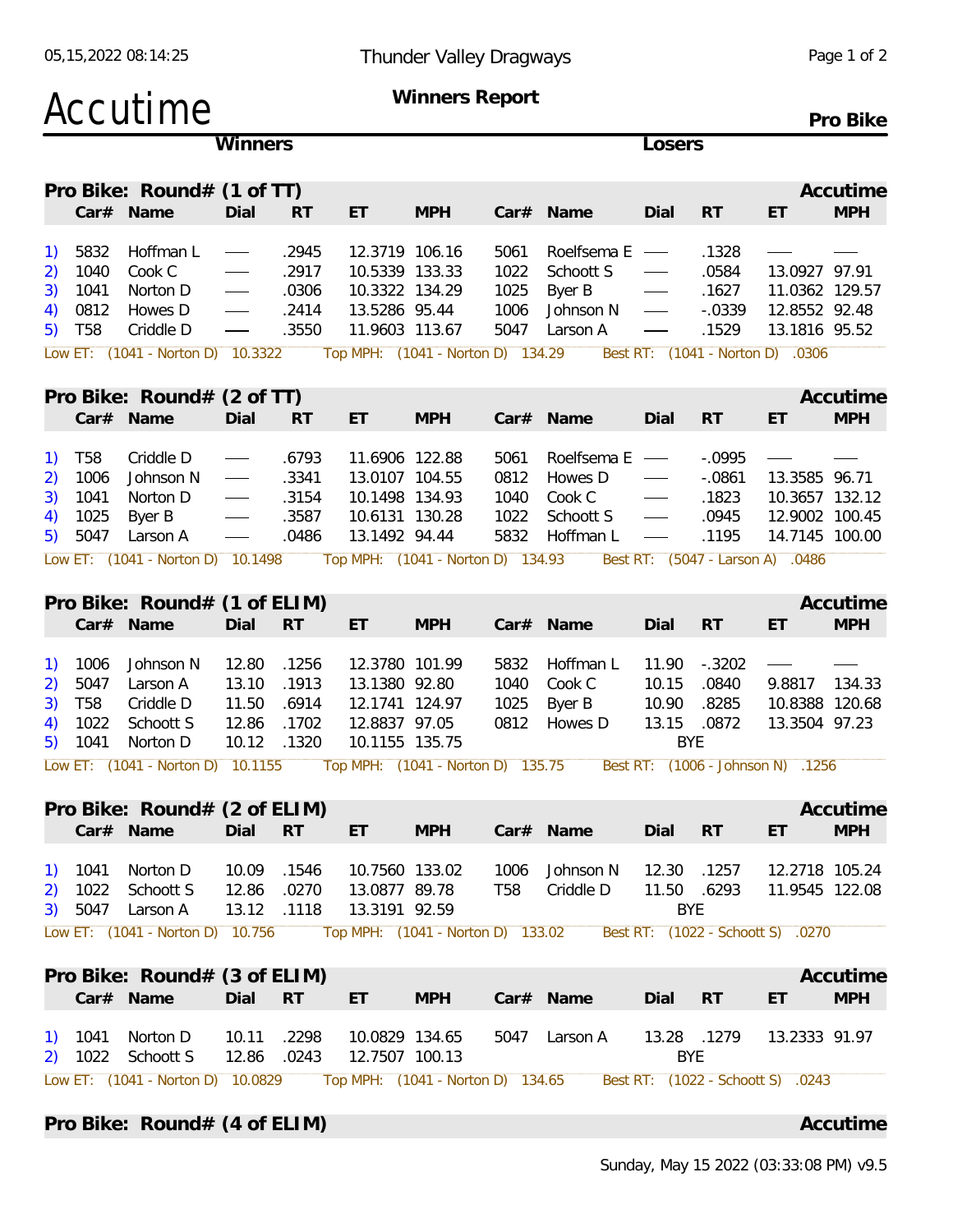|  | 05,15,2022 08:14:25               |             |      |                                   | Thunder Valley Dragways |               |       |       |                                  | Page 2 of 2 |
|--|-----------------------------------|-------------|------|-----------------------------------|-------------------------|---------------|-------|-------|----------------------------------|-------------|
|  | $Car#$ Name                       | Dial        | - RT | ÆT.                               | <b>MPH</b>              | $Car#$ Name   | Dial  | - RT  | ЕT                               | <b>MPH</b>  |
|  | 1) 1041 Norton D                  | 10.08 .1384 |      | 10.1664 134.81                    |                         | 1022 Shoott S | 12.86 | .1567 | 13.4388 101.21                   |             |
|  | Low ET: (1041 - Norton D) 10.1664 |             |      | Top MPH: (1041 - Norton D) 134.81 |                         |               |       |       | Best RT: (1041 - Norton D) .1384 |             |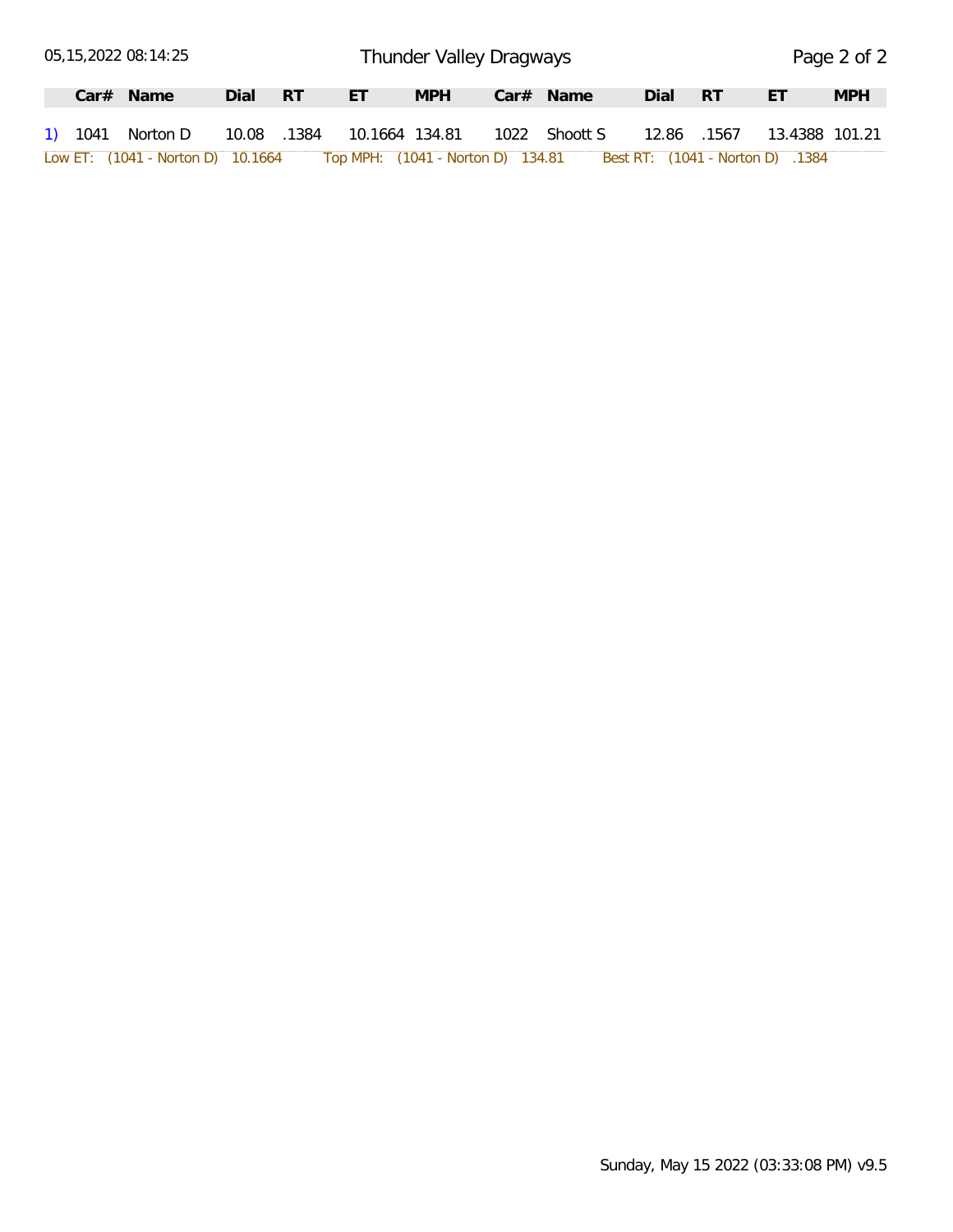### Accutime Winners

Winners Report

No Box Shoot Out

Losers

|    |             | No Box Shoot Out: Round# (1 of TT) |       |           |                |                 |             |                   |            |                     |                | Accutime   |
|----|-------------|------------------------------------|-------|-----------|----------------|-----------------|-------------|-------------------|------------|---------------------|----------------|------------|
|    |             | Car# Name                          | Dial  | <b>RT</b> | ET             | <b>MPH</b>      | Car#        | Name              | Dial       | <b>RT</b>           | ET             | <b>MPH</b> |
|    |             |                                    |       |           |                |                 |             |                   |            |                     |                |            |
| 1) | 0777        | Hancock R                          | 10.85 | .1265     | 10.8740 121.29 |                 | 5X67        | Johnke D          | 12.74      | .0731               | 12.9130 108.91 |            |
| 2) | MX50        | Aaesby B                           | 10.18 | .0380     | 10.1945 133.73 |                 | GX65        | Smith B           | 10.65      | .0636               | 10.6245 123.76 |            |
| 3) | <b>JX50</b> | Aaseby J                           | 10.91 | .0034     | 10.9819 120.51 |                 | <b>BX63</b> | Petersen H        | 11.86      | $-.0478$            | 11.8147 111.06 |            |
| 4) | 0169        | Underberg R                        | 10.28 | .2569     | 10.2343 131.00 |                 | <b>BS70</b> | Schardin B        | 11.70      | .0166               | 12.2953 123.97 |            |
| 5) | 0043        | Nusz <sub>T</sub>                  | 11.91 | .1093     | 11.8076 112.22 |                 | 0196        | Hooth D           | 12.06      | $-.0358$            | 11.9976 109.09 |            |
| 6) | 5XLT        | Thedeus L                          | 10.24 | .0644     | 10.1821 130.10 |                 | 0036        | Benda A           | 12.20      | .2020               | 12.2475 109.20 |            |
| 7) | AX25        | Kohrs E                            | 9.90  | .0381     | 11.1791 84.95  |                 |             |                   | <b>BYE</b> |                     |                |            |
| 8) | 8X31        | Metzger J                          | 10.47 | $-.0388$  | 10.4227 127.44 |                 | 0376        | Filter R          | 11.75      | $-.0704$            | 11.8820 113.15 |            |
| 9) | 0028        | Mogck R                            | 10.65 | .3467     | 10.5053 127.19 |                 | 0044        | Fuhr D            | 10.85      | $-.0104$            | 10.8118 123.49 |            |
|    | 10) 2X20    | Cohoon K                           | 9.50  | 1.2086    | 9.4383         | 151.21          | 8X98        | Sila M            | 13.42      | .0763               | 13.4448 98.25  |            |
|    | 11) 5783    | Schuman T                          | 11.77 | .1202     | 11.9308 108.10 |                 | 0025        | Helmer R          | 12.11      | $-0636$             | 12.0969 110.13 |            |
|    | 12) 0013    | VanGenderen 10.74                  |       | .0286     | 10.7495 119.59 |                 | 0442        | Bootsma P         | 12.10      | .0101               | 12.1657 109.44 |            |
|    | 13) 0097    | Sell T                             | 10.65 | .0443     | 11.0271 120.97 |                 | 0040        | Smith B           | 11.94      | .4358               | 11.6949 111.66 |            |
|    | 14) BX10    | Robinson J                         | 10.66 | .0778     | 10.7249 124.14 |                 | <b>TX78</b> | Bierle D          | 10.85      | .0022               | 10.8994 119.59 |            |
|    | 15) 5X66    | Walz G                             | 11.28 | .0463     | 11.3325 117.40 |                 | 0064        | Kohrs M           | 16.00      | .2227               | 17.0100 85.65  |            |
|    | 16) ZX71    | Kornmann Z                         | 10.30 | .1579     | 10.2968 127.84 |                 | <b>NX10</b> | Nedved J          | 12.60      | .0859               | 13.2636 103.33 |            |
|    | 17) FX86    | Fedeler J                          | 10.30 | .0054     | 10.2698 130.51 |                 | 0088        | Stickney C        | 10.35      | .3076               | 10.5897 129.95 |            |
|    | 18) 2X28    | Walz N                             | 11.14 | .1118     | 11.0915 119.17 |                 | 0047        | Kocmich J         | 11.65      | $-.0229$            | 11.8331 113.75 |            |
|    | 19) TX16    | Bierle C                           | 9.38  | .3114     | 9.5425         | 142.27          | <b>TX30</b> | Hantke F          | 10.51      | .0854               | 10.5711 125.21 |            |
|    | 20) 0X31    | Heckanliable                       | 9.12  | .0104     | 9.0118         | 149.80          | <b>SX03</b> | Schoenwald S10.00 |            | $-.0512$            | 9.9176         | 132.63     |
|    | 21) 0298    | Olson N                            | 10.00 | .0889     | 10.5677 127.05 |                 | <b>NX50</b> | Nedved D          | 12.74      | LB3A                | 13.3614 105.04 |            |
|    | 22) 1224    | Benson S                           | 10.77 | .1168     | 10.7578 123.93 |                 | 0085        | Verba D           | 13.68      | .1199               | 13.6420 99.18  |            |
|    | 23) 1020    | Hartly B                           | 9.96  | .1695     | 10.4335 123.86 |                 | 0112        | Wilde J           | 11.00      | .3604               | 11.1779 117.37 |            |
|    | 24) TX7Y    | Guthmiller J                       | 10.80 | .0744     | 10.7431 124.21 |                 | 0100        | McFarling J       | 10.76      | $-.0928$            | 10.3715 123.39 |            |
|    | 25) 3X51    | Clement C                          | 10.11 | .0384     | 10.0335 132.59 |                 | 5047        | Larson A          | 13.30      | .2370               | 13.1993 95.30  |            |
|    | 26) 4X81    | Sullivan D                         | 10.47 | .0218     | 10.4752 125.73 |                 | 0014        | Poppens D         | 10.99      | .1936               | 12.3115 111.00 |            |
|    | 27) 0051    | Moen M                             | 9.75  | .1192     | 9.5514         | 151.26          | 0093        | Sell W            | 12.03      | .0648               | 12.0622 106.64 |            |
|    | 28) 0570    | Wiese T                            | 11.51 | .0988     | 11.4911 113.15 |                 |             |                   | <b>BYE</b> |                     |                |            |
|    | Low ET:     | (0X31 - Heckanliable C)            |       | 9.0118    | Top MPH:       | (0051 - Moen M) | 151.26      | Best RT:          |            | $(JX50 - Aaseby J)$ | 0034           |            |

|                                                |          | No Box Shoot Out: $Round# (2 of TT)$ |       |           |                |            |             |              |       |           |                | Accutime   |
|------------------------------------------------|----------|--------------------------------------|-------|-----------|----------------|------------|-------------|--------------|-------|-----------|----------------|------------|
|                                                | Car#     | Name                                 | Dial  | <b>RT</b> | ET             | <b>MPH</b> | Car#        | Name         | Dial  | <b>RT</b> | ET             | <b>MPH</b> |
|                                                |          |                                      |       |           |                |            |             |              |       |           |                |            |
| $\left( \begin{matrix} 1 \end{matrix} \right)$ | MX50     | Aaesby B                             | 10.19 | .0027     | 10.1578 133.85 |            | 5X67        | Johnke D     | 12.91 | $-1423$   | 12.9193 108.93 |            |
| (2)                                            | 8X31     | Metzger J                            | 10.40 | .0180     | 10.4097        | 128.02     | 0777        | Hancock R    | 10.86 | $-.0011$  | 10.9031 121.72 |            |
| 3)                                             | ZX71     | Kornmann Z                           | 10.23 | .1085     | 10.5429 126.80 |            | 0442        | Bootsma P    | 12.10 | .1646     | 12.0787 110.59 |            |
| 4)                                             | 2X20     | Cohoon K                             | 9.40  | .5198     | 9.3271         | 151.06     | <b>JX50</b> | Aaseby J     | 10.92 | $-.0230$  | 11.1216 120.42 |            |
| 5)                                             | 0097     | Sell T                               | 10.65 | .1470     | 10.8631        | 121.29     | BX63        | Petersen H   | 11.79 | .0059     | 11.8197 111.58 |            |
| 6)                                             | 0169     | Underberg R                          | 10.20 | .0043     | 10.3099 130.43 |            | 0036        | Benda A      | 12.23 | .1859     | 12.2358 109.22 |            |
| 7)                                             | AX25     | Kohrs E                              | 11.50 | .2228     | 10.3281 112.75 |            |             |              | BYE   |           |                |            |
| 8)                                             | 1020     | Hartly B                             | 10.20 | .3148     | 10.3126 125.49 |            | 0025        | Helmer R     | 12.07 | .0295     | 12.0282 110.95 |            |
| 9)                                             | GX65     | Smith B                              | 10.61 | .0600     | 10.6316 124.31 |            | 0044        | Fuhr D       | 10.80 | .3219     | 10.8674 125.84 |            |
|                                                | 10) BS70 | Schardin B                           | 11.90 | .3076     | 12.1147        | 123.56     | 0X31        | Heckanliable | 9.00  | $-.0040$  | 9.0695         | 149.40     |
|                                                | 11) 0028 | Mogck R                              | 10.50 | .0066     | 10.9859        | 127.19     | 0064        | Kohrs M      | 16.85 | .7041     | 16.3942 86.19  |            |
|                                                | 12) 0013 | VanGenderen 10.72                    |       | .0048     | 10.7368 124.86 |            | 1224        | Benson S     | 10.75 | .0532     | 10.7504 123.80 |            |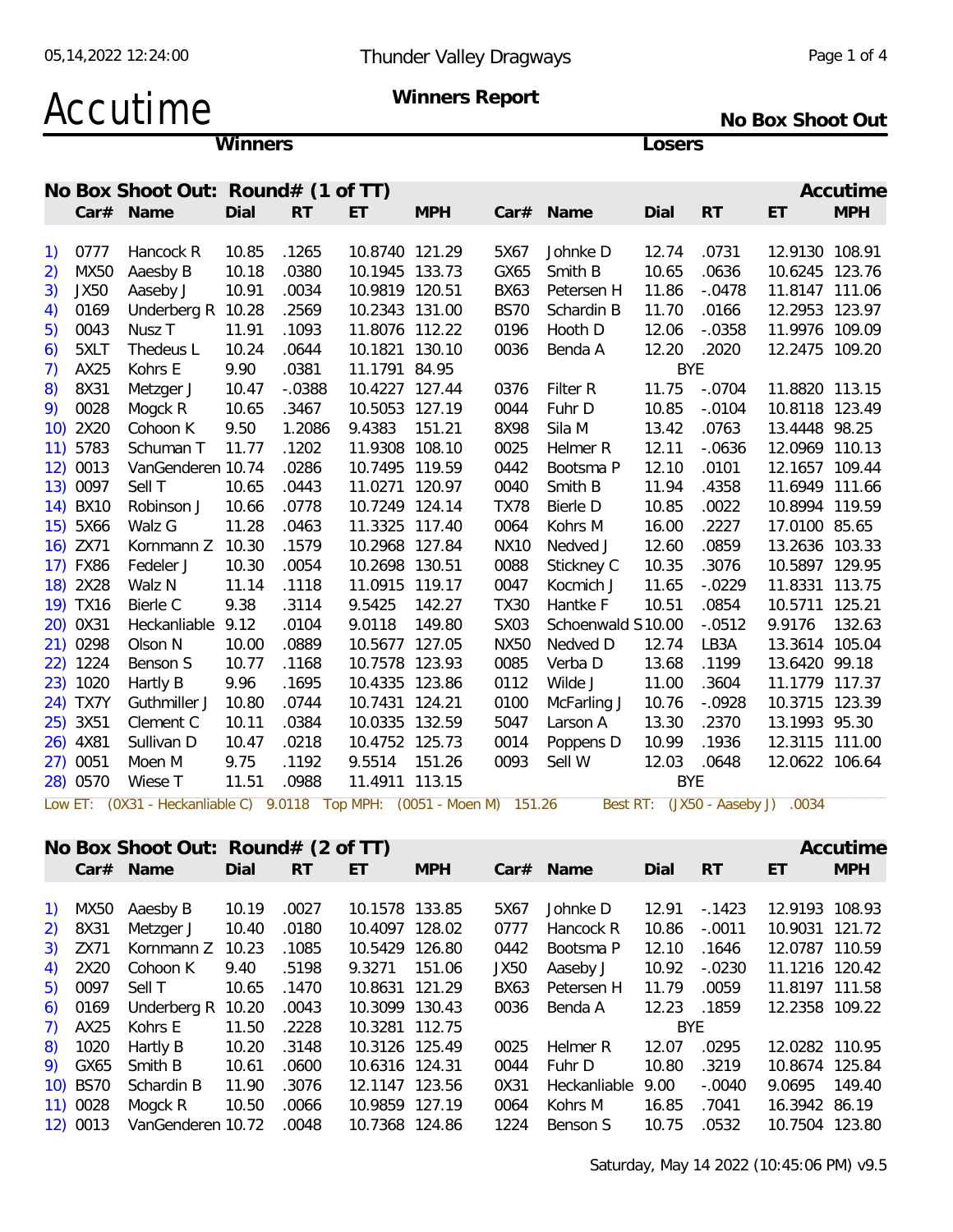|                                                        | 05, 14, 2022 12: 24: 00              |       |           |                                   | Thunder Valley Dragways |             |                          |            |           |                                   | Page 2 of 4 |
|--------------------------------------------------------|--------------------------------------|-------|-----------|-----------------------------------|-------------------------|-------------|--------------------------|------------|-----------|-----------------------------------|-------------|
| 13) 5783                                               | Schuman T                            | 11.85 | .0025     | 11.9039 108.33                    |                         | 0085        | Verba D                  | 13.61      | .1989     | 13.6709 99.03                     |             |
| 14) 0196                                               | Hooth D                              | 11.96 | .1474     | 12.0822 108.51                    |                         | <b>NX10</b> | Nedved J                 | 12.80      | .6936     | 12.3703 107.09                    |             |
| 15) 0376                                               | Filter R                             | 11.75 | .2098     | 11.6999 113.46                    |                         | <b>BX10</b> | Robinson J               | 10.70      | $-.0784$  | 10.7045 124.21                    |             |
| 16) 2X28                                               | Walz N                               | 11.08 | .0440     | 11.0973 119.24                    |                         | 0040        | Smith B                  | 11.65      | .4528     | 11.6472 112.05                    |             |
| 17) 0043                                               | Nusz T                               | 11.78 | .1103     | 11.8371 112.00                    |                         | 0014        | Poppens D                | 11.39      | .1500     | 12.8119 65.16                     |             |
| 18) 0298                                               | Olson N                              | 10.20 | .1206     | 10.4064 131.96                    |                         | 5X66        | Walz G                   | 11.28      | .1006     | 11.2518 117.92                    |             |
| 19) 5XLT                                               | Thedeus L                            | 10.16 | .0421     | 10.2036 129.83                    |                         | 0088        | Stickney C               | 10.35      | .2987     | 10.2368 133.73                    |             |
| 20) TX78                                               | Bierle D                             | 10.87 | .0423     | 10.8656 119.78                    |                         | 8X98        | Sila M                   | 13.43      | .0722     | 13.3288 99.10                     |             |
| 21) 0051                                               | Moen M                               | 9.50  | .1505     | 10.2733 145.54                    |                         | 0112        | Wilde J                  | 11.15      | .1065     | 11.5039 116.82                    |             |
| 22) NX50                                               | Nedved D                             | 12.74 | .5073     | 12.6843 105.68                    |                         | <b>TX16</b> | Bierle C                 | 9.34       | $-.0133$  | 9.4163                            | 142.27      |
| 23) 4X81                                               | Sullivan D                           | 10.46 | .0194     | 10.4477 126.23                    |                         | 3X51        | Clement C                | 10.03      | $-.0819$  | 10.0969 132.24                    |             |
| 24) FX86                                               | Fedeler J                            | 10.26 | .0222     | 10.2958 133.97                    |                         | TX7Y        | Guthmiller J             | 10.72      | .0035     | 10.7441 124.04                    |             |
| 25) 0113                                               | Hopf R                               | 11.40 | .0777     | 11.4373 114.18                    |                         | 5047        | Larson A                 | 13.17      | .0304     | 13.1556 95.18                     |             |
| 26) AX03                                               | McCarty J                            | 11.88 | .0272     | 12.0014 109.33                    |                         | 0093        | Sell W                   | 12.01      | .0682     | 12.0145 106.64                    |             |
| 27) 0100                                               |                                      |       |           |                                   |                         |             |                          |            |           | 11.2389 117.52                    |             |
|                                                        | McFarling J                          | 10.76 | .0638     | 10.8278 127.88                    |                         | 5757        | McLaughlin J 11.23       |            | .0526     |                                   |             |
| 28) TX30                                               | Hantke F                             | 10.55 | .0496     | 10.5594 125.56                    |                         | SX03        | Schoenwald S10.00 -.0386 |            |           | 9.8729 132.94                     |             |
| 29) AX01                                               | McCarty S                            | 9.45  | $-.0931$  | 9.3974                            | 141.55                  |             |                          | <b>BYE</b> |           |                                   |             |
|                                                        | Low ET: (2X20 - Cohoon K) 9.3271     |       |           | Top MPH: (2X20 - Cohoon K) 151.06 |                         |             |                          |            |           | Best RT: (5783 - Schuman T) .0025 |             |
|                                                        | No Box Shoot Out: Round# (1 of ELIM) |       |           |                                   |                         |             |                          |            |           |                                   | Accutime    |
|                                                        | Car# Name                            | Dial  | <b>RT</b> | ET                                | <b>MPH</b>              |             | Car# Name                | Dial       | <b>RT</b> | ET                                | <b>MPH</b>  |
|                                                        |                                      |       |           |                                   |                         |             |                          |            |           |                                   |             |
| GX65<br>$\left( \begin{matrix} 1 \end{matrix} \right)$ | Smith B                              | 10.61 | .0824     | 10.6354 124.55                    |                         | <b>BS70</b> | Schardin B               | 11.90      | .2958     | 12.5860 123.15                    |             |
| <b>BX63</b><br>2)                                      | Petersen H                           | 11.80 | .1929     | 11.8744 111.75                    |                         | <b>NX50</b> | Nedved D                 | 12.60      | $-0638$   | 12.7262 106.33                    |             |
| 0044<br>3)                                             | Fuhr D                               | 10.80 | .3265     | 10.8783 115.47                    |                         | 2X20        | Cohoon K                 | 9.25       | .5179     | 9.4782                            | 145.30      |
| 5X67<br>4)                                             | Johnke D                             | 12.90 | .0160     | 12.9839 104.53                    |                         | 0196        | Hooth D                  | 12.05      | .1183     | 12.0837 108.88                    |             |
| 5047<br>5)                                             | Larson A                             | 13.13 | .0591     | 13.1921 92.54                     |                         | 0085        | Verba D                  | 13.65      | .2162     | 13.7428 98.94                     |             |
| 0040<br>6)                                             | Smith B                              | 11.60 | .1751     | 11.7051 111.80                    |                         | 5783        | Schuman T                | 11.85      | $-.0064$  | 11.8668 108.91                    |             |
|                                                        |                                      |       |           | 10.2469 134.05                    |                         |             |                          |            |           | 10.1908 128.24                    |             |
| 7)<br>MX50                                             | Aaesby B                             | 10.15 | .1030     |                                   |                         | 0298        | Olson N                  | 10.40      | .0335     |                                   |             |
| 0043<br>8)                                             | Nusz T                               | 11.80 | .0954     | 11.8071 109.62                    |                         | 0025        | Helmer R                 | 11.98      | .0912     | 12.0257 111.14                    |             |
| 9) 0112                                                | Wilde J                              | 11.15 | .2570     | 11.1845 117.07                    |                         | 0013        | VanGenderen 10.72        |            | $-.3864$  | 10.7064 125.24                    |             |
| 10) 0028                                               | Mogck R                              | 10.50 | .0266     | 11.1218 125.94                    |                         | 8X98        | Sila M                   | 13.40      | .0306     | 13.3910 91.54                     |             |
| 11) SX03                                               | Schoenwald S10.00                    |       | .0340     | 9.8587                            | 133.29                  | 0100        | McFarling J 10.80        |            | .1071     | 10.5775 128.53                    |             |
| 12) TX30                                               | Hantke F                             | 10.54 | .0875     | 10.5308 126.12                    |                         | 0376        | Filter R                 | 11.69      | $-.0845$  | 11.6709 114.47                    |             |
| 13) 5XLT                                               | Thedeus L                            | 10.23 | .2451     | 10.4457 108.33                    |                         | 0064        | Kohrs M                  | 16.30      | .5142     | 16.4200 86.21                     |             |
| 14) 0051                                               | Moen M                               | 9.50  | .0990     | 10.4833 125.31                    |                         | 0113        | Hopf R                   | 11.41      | .5902     |                                   |             |
| 15) FX86                                               | Fedeler J                            | 10.27 | .2257     | 10.2774 130.93                    |                         | NX10        | Nedved J                 | 12.30      | $-0.0265$ | 15.4533 74.36                     |             |
| 16) 8X31                                               | Metzger J                            | 10.38 | .0940     | 10.5240 113.41                    |                         | 0047        | Kocmich J                | 11.82      | .1039     | 12.1654 111.11                    |             |
| 17) BX10                                               | Robinson J                           | 10.69 | .0361     | 10.9685 101.26                    |                         | <b>TX16</b> | Bierle C                 | 9.32       | .0359     | 11.9737 99.65                     |             |
| 18) 0088                                               | Stickney C                           | 10.23 | $-0.1467$ | 10.2490 134.37                    |                         | 0777        | Hancock R                | 10.89      | $-.0480$  | 10.9727 121.39                    |             |
| 19) TX7Y                                               | Guthmiller J                         | 10.72 | .0229     | 10.7224 124.72                    |                         | ZX71        | Kornmann Z 10.29         |            | .0758     | 10.2738 128.61                    |             |
| 20) AX25                                               | Kohrs E                              | 10.00 | $-.2171$  | 10.2487 131.58                    |                         | <b>TX78</b> | Bierle D                 | 10.85      | $-.0169$  | 10.8400 120.48                    |             |
| 21) JX50                                               | Aaseby J                             | 10.90 | .0413     | 11.0525 120.77                    |                         | 0093        | Sell W                   | 12.00      | .0559     | 11.9929 101.65                    |             |
| 22) 0570                                               | Wiese T                              | 11.44 | .1078     | 11.4447 113.15                    |                         | 0442        | Bootsma P                | 12.07      | .0273     | 12.0358 105.39                    |             |
| 23) 4X81                                               | Sullivan D                           | 10.40 | .0308     | 10.4175 126.65                    |                         | 0169        | Underberg R 10.00        |            | $-0.0333$ | 14.4887 50.97                     |             |
| 24) 0036                                               | Benda A                              | 12.22 | .2077     | 12.2407 109.76                    |                         | 1020        | Hartly B                 | 10.20      | $-0.2085$ | 10.1187 127.99                    |             |
| 25) 0097                                               | Sell T                               | 10.76 | .0358     | 10.8765 122.18                    |                         | 2X28        | Walz N                   | 11.08      | .0656     | 11.0798 118.61                    |             |
|                                                        |                                      |       |           |                                   |                         |             |                          |            |           |                                   |             |
| 26) 0X31                                               | Heckanliable 9.00                    |       | .0436     | 9.0370 148.81                     |                         | 1224        | Benson S                 | 10.75      | .0964     | 10.7647 120.90                    |             |
| 27) AX03                                               | McCarty J                            | 11.98 | .0050     | 12.0520 104.90                    |                         | 5757        | McLaughlin J 11.23       |            | .1563     | 11.2339 117.80                    |             |
| 28) 3X51                                               | Clement C                            | 10.05 | .0038     | 10.0835 125.59                    |                         | AX01        | McCarty S                | 9.39       | .6530     | 9.3920                            | 140.06      |
| 29) 5X66                                               | Walz G                               | 11.24 | .0444     | 11.2089 118.86                    |                         |             |                          | BYE        |           |                                   |             |

Low ET: (0X31 - Heckanliable C) 9.037 Top MPH: (0X31 - Heckanliable C) 148.81 Best RT: (3X51 - Clement C) .0038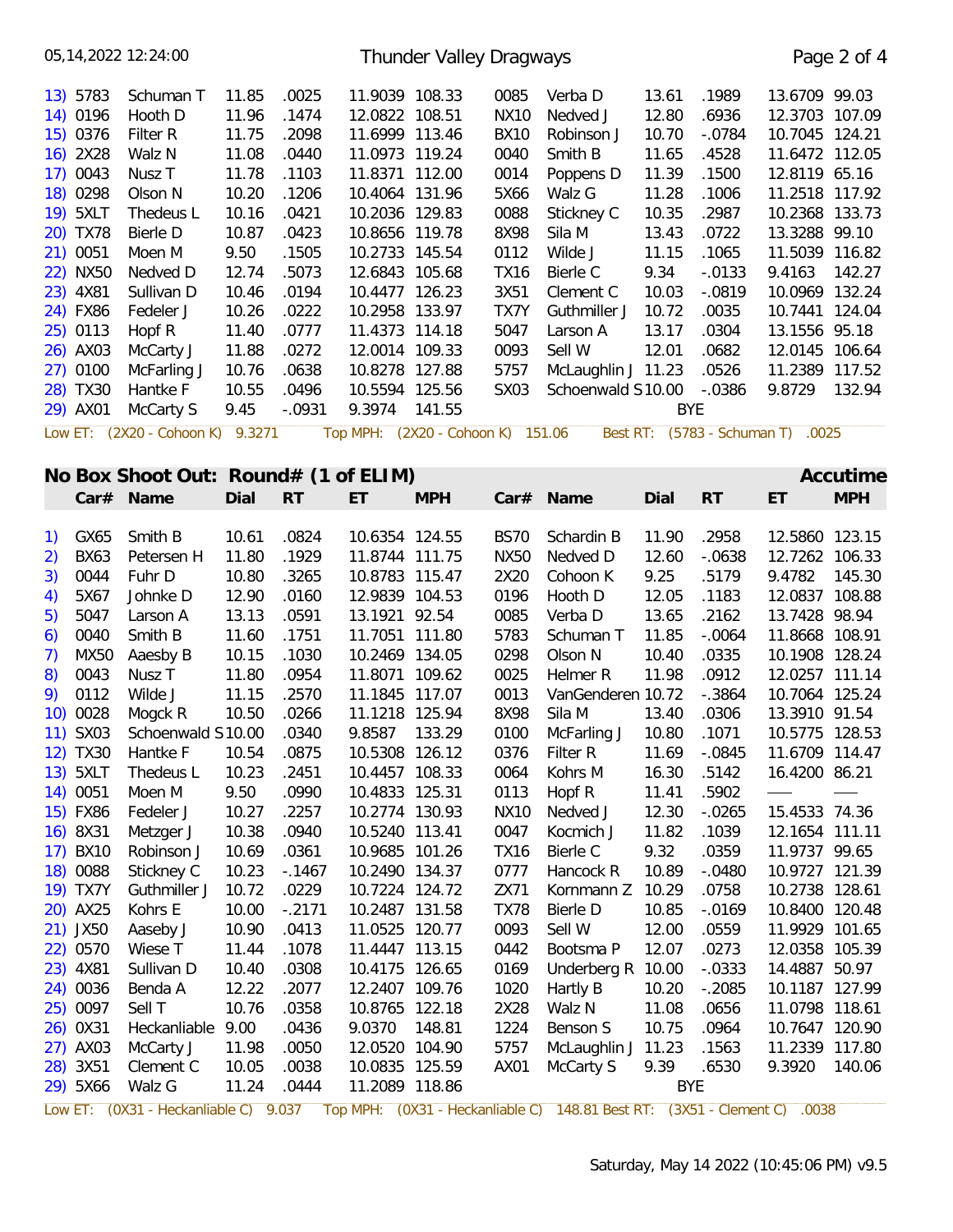Car# Name

Dial RT

#### Thunder Valley Dragways

|                                                |             | No Box Shoot Out: $Round# (2 of ELIM)$ |       |           |                |            |             |                                                                     |            |           |                | Accutime   |
|------------------------------------------------|-------------|----------------------------------------|-------|-----------|----------------|------------|-------------|---------------------------------------------------------------------|------------|-----------|----------------|------------|
|                                                |             | $Car#$ Name                            | Dial  | <b>RT</b> | ET             | <b>MPH</b> |             | $Car#$ Name                                                         | Dial       | <b>RT</b> | ET             | <b>MPH</b> |
|                                                |             |                                        |       |           |                |            |             |                                                                     |            |           |                |            |
| $\left( \begin{matrix} 1 \end{matrix} \right)$ | 0028        | Mogck R                                | 10.50 | $-0.0227$ | 10.4801        | 127.70     | JX50        | Aaseby J                                                            | 11.05      | $-.0047$  | 11.0659        | 120.87     |
| 2)                                             | 0036        | Benda A                                | 12.24 | .1234     | 12.3034 93.03  |            | 0051        | Moen M                                                              | 9.50       | .1058     | 9.9468         | 146.82     |
| 3)                                             | 0088        | Stickney C                             | 10.23 | .1576     | 11.0174 109.92 |            | 0044        | Fuhr D                                                              | 10.82      | .2129     | 10.8195        | 122.65     |
| 4)                                             | MX50        | Aaesby B                               | 10.24 | .0572     | 10.2815 134.17 |            | 5047        | Larson A                                                            | 13.20      | $-.0713$  | 13.1708        | 94.24      |
| 5)                                             | 8X31        | Metzger J                              | 10.38 | .0399     | 10.4220 123.25 |            | 0043        | Nusz T                                                              | 11.79      | .1122     | 11.8149        | 111.17     |
| 6)                                             | 5X66        | Walz G                                 | 11.17 | .0656     | 11.1969 114.18 |            | <b>TX30</b> | Hantke F                                                            | 10.53      | .1183     | 10.5217 125.80 |            |
| 7)                                             | 0570        | Wiese T                                | 11.43 | .0292     | 11.4711 109.86 |            | 0097        | Sell T                                                              | 10.76      | .0791     | 10.9090        | 121.65     |
| 8)                                             | AX25        | Kohrs E                                | 10.20 | $-.0269$  | 10.1175 131.85 |            |             |                                                                     | <b>BYE</b> |           |                |            |
| 9)                                             | <b>BX10</b> | Robinson J                             | 10.69 | .1397     | 10.7845 124.76 |            | BX63        | Petersen H                                                          | 11.86      | $-.0866$  | 11.7790 112.02 |            |
|                                                | 10) 4X81    | Sullivan D                             | 10.40 | .0629     | 10.4569 117.55 |            | <b>FX86</b> | Fedeler J                                                           | 10.27      | .1034     | 10.2258 121.69 |            |
|                                                | 11) AX03    | McCarty J                              | 11.98 | .0093     | 11.9203        | 108.72     | 5XLT        | Thedeus L                                                           | 10.22      | .0589     | 10.1472 130.59 |            |
|                                                | 12) GX65    | Smith B                                | 10.62 | .0399     | 10.6341 124.69 |            | 3X51        | Clement C                                                           | 10.05      | $-.0674$  | 10.2323 132.63 |            |
|                                                | 13) SX03    | Schoenwald S10.00                      |       | .0270     | 10.0305        | 114.47     | TX7Y        | Guthmiller J                                                        | 10.72      | $-.0071$  | 10.6600 125.49 |            |
|                                                | 14) 0X31    | Heckanliable                           | 9.00  | $-.0320$  | 9.0055         | 150.55     |             |                                                                     | <b>BYE</b> |           |                |            |
|                                                | 15) 0112    | Wilde J                                | 11.16 | .0654     | 11.1505 117.43 |            | 0040        | Smith B                                                             | 11.62      | .8309     | 11.5696 112.90 |            |
|                                                |             | Low ET: (0X31 - Heckanliable C)        |       | 9.0055    |                |            |             | Top MPH: (0X31 - Heckanliable C) 150.55 Best RT: (AX03 - McCarty J) |            |           | .0093          |            |

| No Box Shoot Out: $Round#$ (3 of ELIM)<br>Accutime |           |                         |       |         |                      |                     |             |                   |       |                     |                |            |
|----------------------------------------------------|-----------|-------------------------|-------|---------|----------------------|---------------------|-------------|-------------------|-------|---------------------|----------------|------------|
|                                                    | Car#      | Name                    | Dial  | RT      | ET                   | <b>MPH</b>          | Car#        | Name              | Dial  | RT                  | ET             | <b>MPH</b> |
|                                                    |           |                         |       |         |                      |                     |             |                   |       |                     |                |            |
| $\left( \begin{array}{c} 1 \end{array} \right)$    | MX50      | Aaesby B                | 10.27 | .0022   | 10.2781              | 130.74              | 4X81        | Sullivan D        | 10.41 | .0210               | 10.4140 124.17 |            |
| 2)                                                 | AX25      | Kohrs E                 | 10.05 | .1196   | 10.2040 122.35       |                     | 0088        | Stickney C        | 10.23 | .1496               | 10.4314 131.50 |            |
|                                                    | 3) AX03   | McCarty J               | 11.90 | .1066   | 11.9112 114.85       |                     | GX65        | Smith B           | 10.62 | .0529               | 10.5865 125.14 |            |
|                                                    | 4) 0570   | Wiese T                 | 11.41 | .1076   | 11.4380 111.63       |                     | 0036        | Benda A           | 12.23 | .1798               | 12,2009 109.86 |            |
| 5)                                                 | SX03      | Schoenwald S10.00       |       | .0080   | 10.1206 110.57       |                     | 5X66        | Walz G            | 11.15 | .1431               | 11.1790 119.30 |            |
|                                                    | $6)$ 8X31 | Metzger J               | 10.38 | .0329   | 10.3416 123.36       |                     | <b>BX10</b> | Robinson J        | 10.69 | .0784               | 10.6319 125.00 |            |
|                                                    | 7) 0028   | Mogck R                 | 10.48 | .3683   | 11.0105 127.70       |                     |             |                   | BYE   |                     |                |            |
| 8)                                                 | 0112      | Wilde J                 | 11.15 | .2380   | 11.1971 117.43       |                     | 0X31        | Heckanliable 9.00 |       | $-.0307$            | 9.0186         | 150.65     |
|                                                    | LOW ET:   | $(SX03 - Schernwald S)$ |       | 10,1206 | Ton MPH <sup>.</sup> | $(MX50 - Aaeshv B)$ |             | 130 74<br>Rest RT |       | $(MX50 - Aaeshv B)$ | 0022           |            |

| Low ET: (SX03 - Schoenwald S) 10.1206 Top MPH: (MX50 - Aaesby B) 130.74 Best RT: (MX50 - Aaesby B) .0022 |  |  |  |  |  |  |  |  |  |
|----------------------------------------------------------------------------------------------------------|--|--|--|--|--|--|--|--|--|
|----------------------------------------------------------------------------------------------------------|--|--|--|--|--|--|--|--|--|

|                                                                                                              | No Box Shoot Out: Round# (4 of ELIM)           |         |       |                |            |      |               |         |          |                | Accutime   |  |  |
|--------------------------------------------------------------------------------------------------------------|------------------------------------------------|---------|-------|----------------|------------|------|---------------|---------|----------|----------------|------------|--|--|
|                                                                                                              | Car# Name                                      | Dial RT |       | ET.            | <b>MPH</b> |      | $Car#$ Name   | Dial RT |          | ET.            | <b>MPH</b> |  |  |
|                                                                                                              |                                                |         |       |                |            |      |               |         |          |                |            |  |  |
|                                                                                                              | 1) AX03 McCarty J 11.90 .0978                  |         |       | 11.9398 111.80 |            |      | 0028 Mogck R  | 10.48   | .1474    | 11.2084 127.41 |            |  |  |
|                                                                                                              | 2) SX03 Schoenwald S10.00 .0357 10.0604 115.03 |         |       |                |            |      | MX50 Aaesby B | 10.27   | .0255    | 10.2533 133.69 |            |  |  |
|                                                                                                              | 3) AX25 Kohrs E 10.05 -.0021                   |         |       | 10.1497 131.96 |            | 8X31 | Metzger J     | 10.32   | $-.0180$ | 10.4092 129.09 |            |  |  |
|                                                                                                              | 4) 0570 Wiese T 11.40                          |         | .0449 | 11.4345 110.43 |            | 0112 | Wilde J       | 11.15   | .0875    | 11.1639 117.59 |            |  |  |
| Low ET: (SX03 - Schoenwald S) 10.0604 Top MPH: (AX25 - Kohrs E) 131.96 Best RT: (SX03 - Schoenwald S) 0.0357 |                                                |         |       |                |            |      |               |         |          |                |            |  |  |

|  | No Box Shoot Out: Round# (5 of ELIM)                                                                             |            |            |                                                                                       |         |     | Accutime   |
|--|------------------------------------------------------------------------------------------------------------------|------------|------------|---------------------------------------------------------------------------------------|---------|-----|------------|
|  | $Car#$ Name                                                                                                      | Dial RT ET | <b>MPH</b> | $Car#$ Name                                                                           | Dial RT | ET. | <b>MPH</b> |
|  | 1) 0570 Wiese T  11.38  .0697  24.2892  37.88<br>2) SX03 Schoenwald S10.00 .0012 10.0301 117.83                  |            |            | AX25 Kohrs E 10.12 - 0699 10.1345 131.58<br>AX03 McCarty J 11.90 .0616 11.9121 110.89 |         |     |            |
|  | Low ET: (SX03 - Schoenwald S) 10.0301 Top MPH: (SX03 - Schoenwald S) 117.83 Best RT: (SX03 - Schoenwald S) .0012 |            |            |                                                                                       |         |     |            |
|  | No Box Shoot Out: Round# (6 of ELIM)                                                                             |            |            |                                                                                       |         |     | Accutime   |

Car# Name

**MPH** 

 $\mathsf{E}\mathsf{T}$ 

 $\mathsf{RT}$ 

ET and

**MPH** 

Dial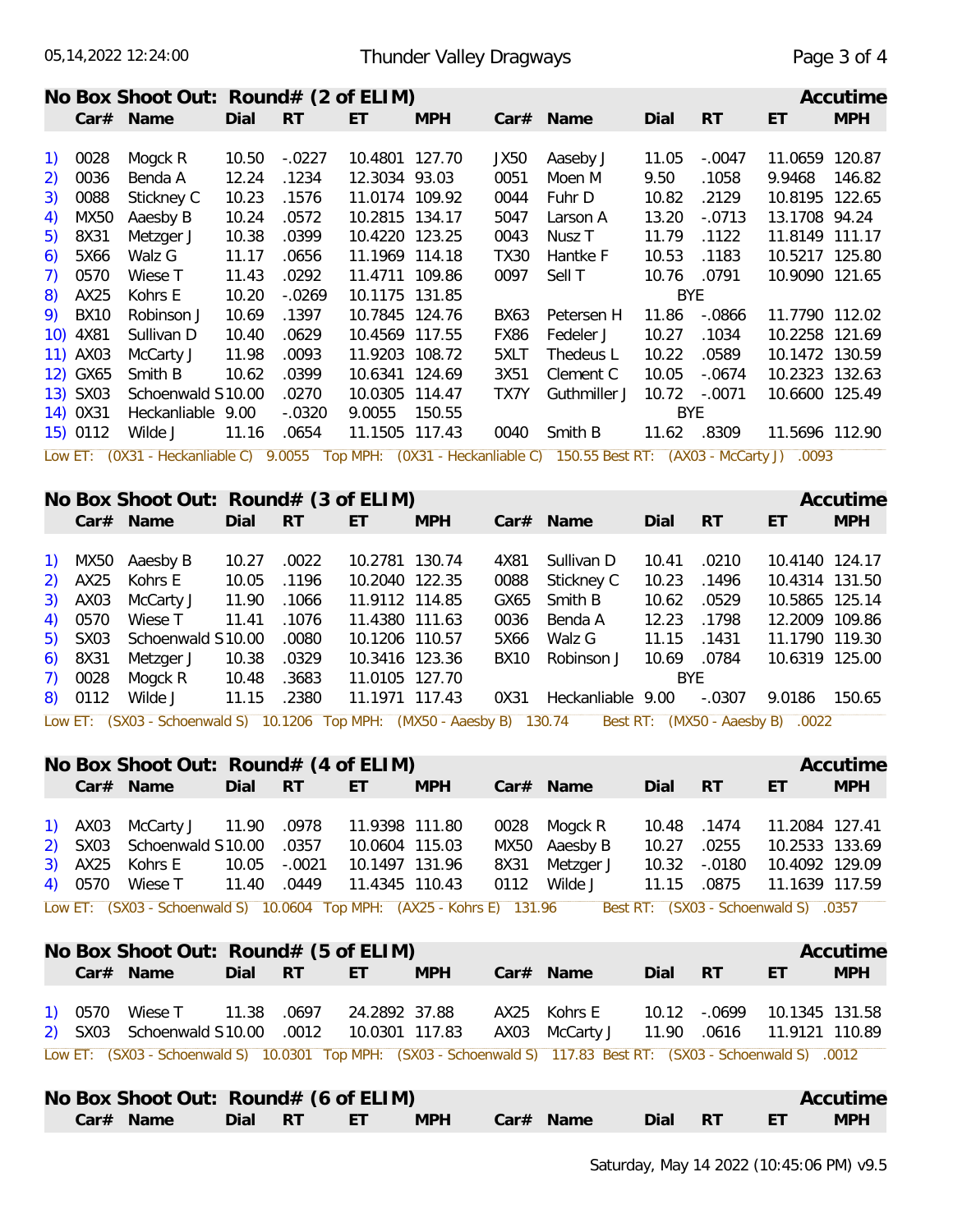| 1) SX03 Schoenwald S10.00 .0130  10.0813  115.98  0570  Wiese T                                                 |  |  | 11.38 .0621 11.4306 113.15 |  |  |
|-----------------------------------------------------------------------------------------------------------------|--|--|----------------------------|--|--|
| Low ET: (SX03 - Schoenwald S) 10.0813 Top MPH: (SX03 - Schoenwald S) 115.98 Best RT: (SX03 - Schoenwald S) 0130 |  |  |                            |  |  |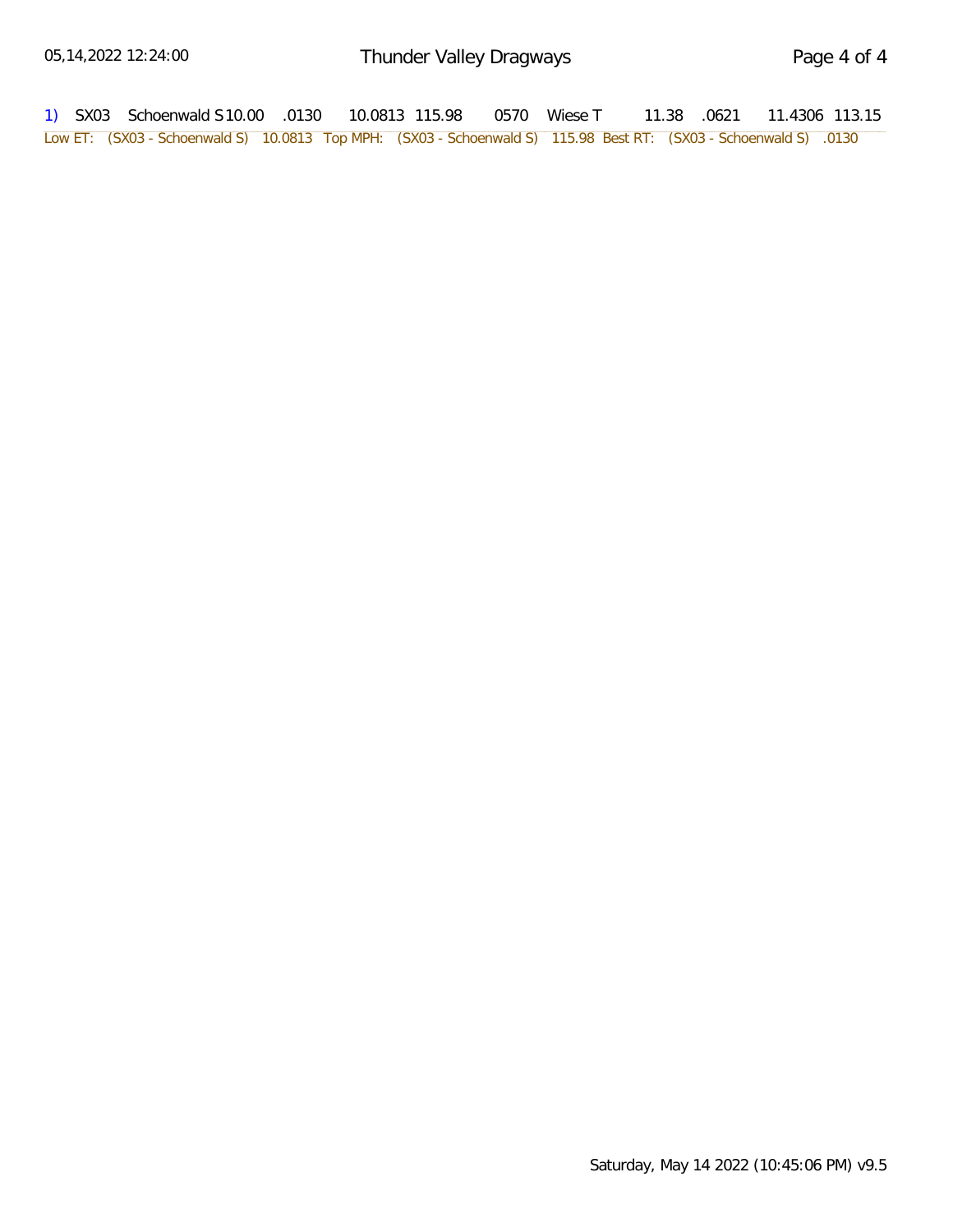|                  |                 | Accutime                                        |                |                |                                     | Winners Report           |              |                                                                        |                |                   | Trophy Street Car Shoot Out           |            |
|------------------|-----------------|-------------------------------------------------|----------------|----------------|-------------------------------------|--------------------------|--------------|------------------------------------------------------------------------|----------------|-------------------|---------------------------------------|------------|
|                  |                 |                                                 | Winners        |                |                                     |                          |              |                                                                        | Losers         |                   |                                       |            |
|                  |                 | Trophy Street Car Shoot Out: Round# (1 of TT)   |                |                |                                     |                          |              |                                                                        |                |                   |                                       | Accutime   |
|                  |                 | Car# Name                                       | Dial           | <b>RT</b>      | ET                                  | <b>MPH</b>               |              | Car# Name                                                              | Dial           | <b>RT</b>         | ET                                    | <b>MPH</b> |
|                  |                 |                                                 |                |                |                                     |                          |              |                                                                        |                |                   |                                       |            |
|                  | 5X67            | Johnke D                                        | 12.90          | .0221          | 12.9208 108.99                      |                          | 0076         | Toupal C                                                               | 13.40          | .5273             | 13.2308 103.88                        |            |
| 2)<br>3)         | 0082<br>0199    | Otto J<br>Bouska K                              | 12.50<br>12.30 | .2088<br>.0533 | 12.0322 112.39<br>12.2528 108.51    |                          | 0474<br>0080 | Durrence D<br>Harkness E                                               | 12.29<br>12.60 | .1411<br>$-.0340$ | 12.2725 109.20<br>12.7002 112.58      |            |
| 4)               | 0106            | Tenfingers T 12.52                              |                | .0934          | 12.5037 106.16                      |                          | 0054         | Gloe J                                                                 | 12.93          | .2759             | 12.8793 111.61                        |            |
| 5)               | 0084            | Kretzschmar 13.40                               |                | .1211          | 12.5098 107.17                      |                          |              |                                                                        | <b>BYE</b>     |                   |                                       |            |
|                  |                 | Low ET: (0082 - Otto J) 12.0322                 |                |                | Top MPH: (0082 - Otto J) 112.39     |                          |              |                                                                        |                |                   | Best RT: (5X67 - Johnke D) .0221      |            |
|                  |                 | Trophy Street Car Shoot Out: Round# (2 of TT)   |                |                |                                     |                          |              |                                                                        |                |                   |                                       | Accutime   |
|                  |                 | Car# Name                                       | Dial           | <b>RT</b>      | ET                                  | <b>MPH</b>               |              | Car# Name                                                              | Dial           | <b>RT</b>         | ET                                    | <b>MPH</b> |
|                  |                 |                                                 |                |                | 12.1920 112.61                      |                          |              |                                                                        |                |                   |                                       |            |
| 2)               | 1) 0082<br>0084 | Otto J<br>Kretzschmar                           | 12.00<br>12.50 | .1398<br>.0162 | 12.5498 107.53                      |                          | 5X67<br>0054 | Johnke D<br>Gloe J                                                     | 12.91<br>12.86 | .0176<br>.1557    | 12.9162 109.38<br>12.8743 110.46      |            |
| 3)               | 0080            | Harkness E                                      | 12.66          | .0951          | 12.6586 113.01                      |                          | 0474         | Durrence D                                                             | 12.27          | $-0.0565$         | 12.1965 109.89                        |            |
| 4)               | 0106            | Tenfingers T 12.50                              |                | .1580          | 12.4485 106.64                      |                          | 0076         | Toupal C                                                               | 13.20          | .7705             | 13.0434 105.07                        |            |
|                  | 5) 0199         | Bouska K                                        | 12.23          | .0796          | 12.3078 108.99                      |                          | 0096         | Culp B                                                                 | 14.10          | .5286             | 14.4159 97.47                         |            |
|                  |                 | Low ET: (0082 - Otto J) 12.192                  |                |                | Top MPH: (0080 - Harkness E) 113.01 |                          |              |                                                                        |                |                   | Best RT: (0084 - Kretzschmar L) .0162 |            |
|                  |                 |                                                 |                |                |                                     |                          |              |                                                                        |                |                   |                                       |            |
|                  |                 | Trophy Street Car Shoot Out: Round# (1 of ELIM) |                |                |                                     |                          |              |                                                                        |                |                   |                                       | Accutime   |
|                  |                 | Car# Name                                       | Dial           | <b>RT</b>      | ET                                  | <b>MPH</b>               |              | Car# Name                                                              | Dial           | <b>RT</b>         | ET                                    | <b>MPH</b> |
| $\left(1\right)$ | 0084            | Kretzschmar 12.49                               |                | .1788          | 12.4971 107.55                      |                          | 0106         | Tenfingers T 12.50                                                     |                | .1289             | 12.5689 107.19                        |            |
| 2)               | 0199            | Bouska K                                        | 12.28          | .0954          | 12.3414 106.81                      |                          | 0474         | Durrence D                                                             | 12.19          | .4245             | 12.2758 108.96                        |            |
| 3)               | 0054            | Gloe J                                          | 12.86          | .1686          | 12.9121 110.59                      |                          | 0096         | Culp B                                                                 | 14.40          | .4324             | 14.1938 90.07                         |            |
| 4)               | 0080            | Harkness E                                      | 12.63          | .1341          | 12.6816 113.29                      |                          | 0076         | Toupal C                                                               | 13.20          | .7281             | 13.0578 105.24                        |            |
| 5)               | 0082            | Otto J                                          | 12.23          | .1761          | 12.2360 108.41                      |                          | 5X67         | Johnke D                                                               | 12.90          | .0698             | 12.8865 107.81                        |            |
|                  |                 | Low ET: (0082 - Otto J) 12.236                  |                |                |                                     |                          |              | Top MPH: (0080 - Harkness E) 113.29   Best RT: (0199 - Bouska K) .0954 |                |                   |                                       |            |
|                  |                 | Trophy Street Car Shoot Out: Round# (2 of ELIM) |                |                |                                     |                          |              |                                                                        |                |                   |                                       | Accutime   |
|                  |                 | Car# Name                                       | Dial           | <b>RT</b>      | ET.                                 | <b>MPH</b>               |              | Car# Name                                                              | Dial RT        |                   | ET                                    | <b>MPH</b> |
|                  |                 | 1) 0084 Kretzschmar 12.49 .0358                 |                |                | 12.6244 96.28                       |                          |              | 0080 Harkness E                                                        | 12.65          |                   | 12.6340 113.49                        |            |
|                  |                 | 2) 0199 Bouska K                                | 12.28 .0843    |                | 12.3310 109.01                      |                          |              | 0054 Gloe J                                                            | 12.89 .0541    | .3231             | 12.8707 104.07                        |            |
|                  |                 | 3) 0082 Otto J                                  |                | 12.20 .1066    | 12.3149 112.90                      |                          |              |                                                                        | <b>BYE</b>     |                   |                                       |            |
|                  |                 | Low ET: (0082 - Otto J) 12.3149                 |                |                |                                     |                          |              | Top MPH: (0082 - 0tto J) 112.9 Best RT: (0084 - Kretzschmar L) 0358    |                |                   |                                       |            |
|                  |                 |                                                 |                |                |                                     |                          |              |                                                                        |                |                   |                                       |            |
|                  |                 | Trophy Street Car Shoot Out: Round# (3 of ELIM) |                |                |                                     |                          |              |                                                                        |                |                   |                                       | Accutime   |
|                  |                 | Car# Name                                       | Dial           | <b>RT</b>      | ET.                                 | <b>MPH</b>               |              | Car# Name                                                              | Dial RT        |                   | ET                                    | <b>MPH</b> |
|                  |                 | 1) 0199 Bouska K                                | 12.28 .0159    |                | 12.4981 108.72                      |                          |              |                                                                        | <b>BYE</b>     |                   |                                       |            |
|                  | 2) 0082 Otto J  |                                                 |                | 12.25 .1615    | $\overline{\phantom{a}}$            | $\overline{\phantom{m}}$ |              | 0084 Kretzschmar 12.49 -.0240 12.5454 107.35                           |                |                   |                                       |            |
|                  |                 | Low ET: (0199 - Bouska K) 12.4981               |                |                |                                     |                          |              | Top MPH: (0199 - Bouska K) 108.72   Best RT: (0199 - Bouska K) .0159   |                |                   |                                       |            |
|                  |                 |                                                 |                |                |                                     |                          |              |                                                                        |                |                   |                                       |            |

**Trophy Street Car Shoot Out: Round# (4 of ELIM) Accutime**

05,14,2022 12:24:00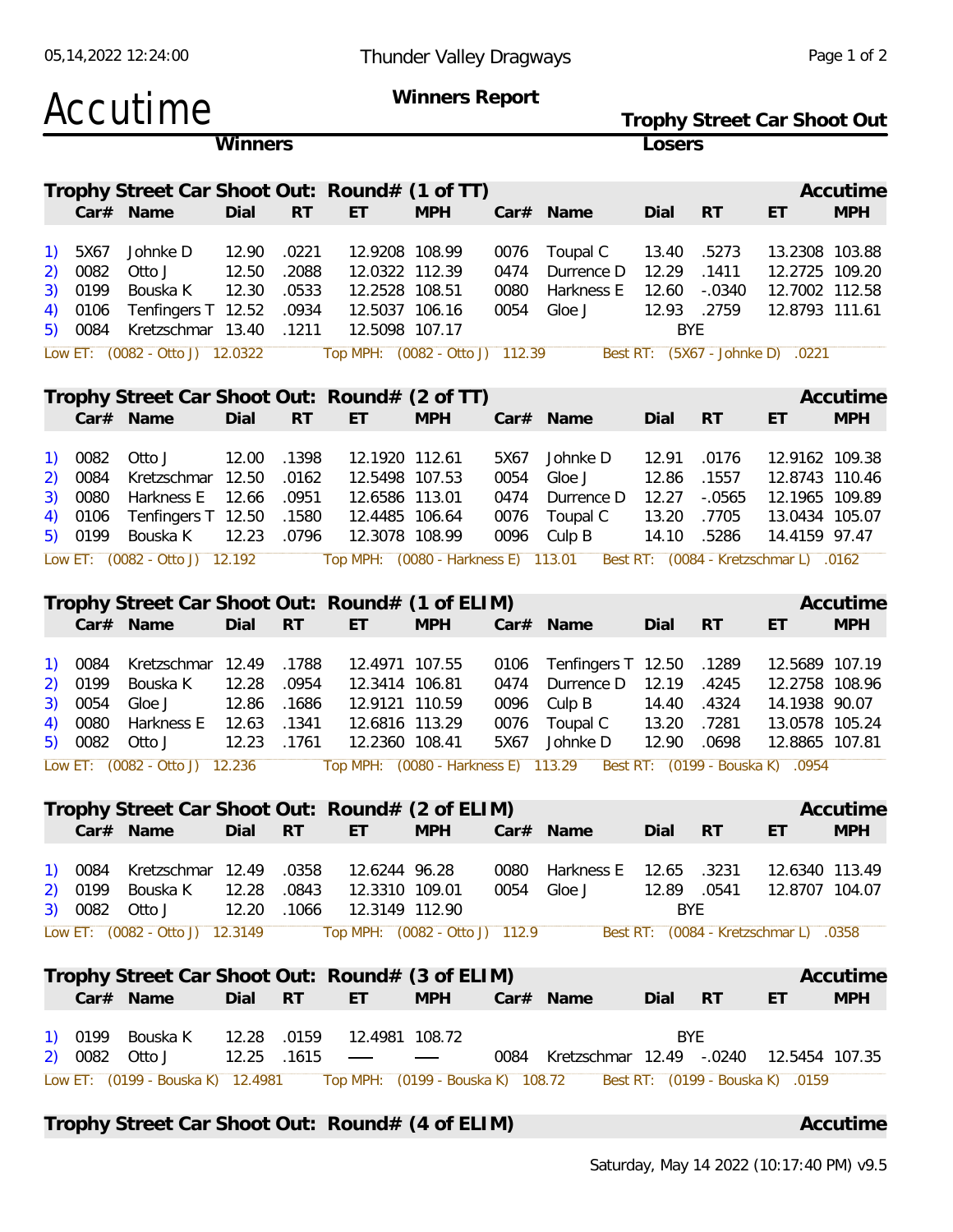|  | 05,14,2022 12:24:00                        |      |     |                                  |            | Thunder Valley Dragways |           |      |                                  |    | Page 2 of 2 |
|--|--------------------------------------------|------|-----|----------------------------------|------------|-------------------------|-----------|------|----------------------------------|----|-------------|
|  | $Car#$ Name                                | Dial | -RT | ET                               | <b>MPH</b> |                         | Car# Name | Dial | - RT                             | ЕT | <b>MPH</b>  |
|  | 1) 0199 Bouska K 12.28 .1012 12.8980 93.65 |      |     |                                  |            | 0082 Otto J             |           |      | $12.35$ $3.6855$ —               |    |             |
|  | Low ET: (0199 - Bouska K) 12.898           |      |     | Top MPH: (0199 - Bouska K) 93.65 |            |                         |           |      | Best RT: (0199 - Bouska K) .1012 |    |             |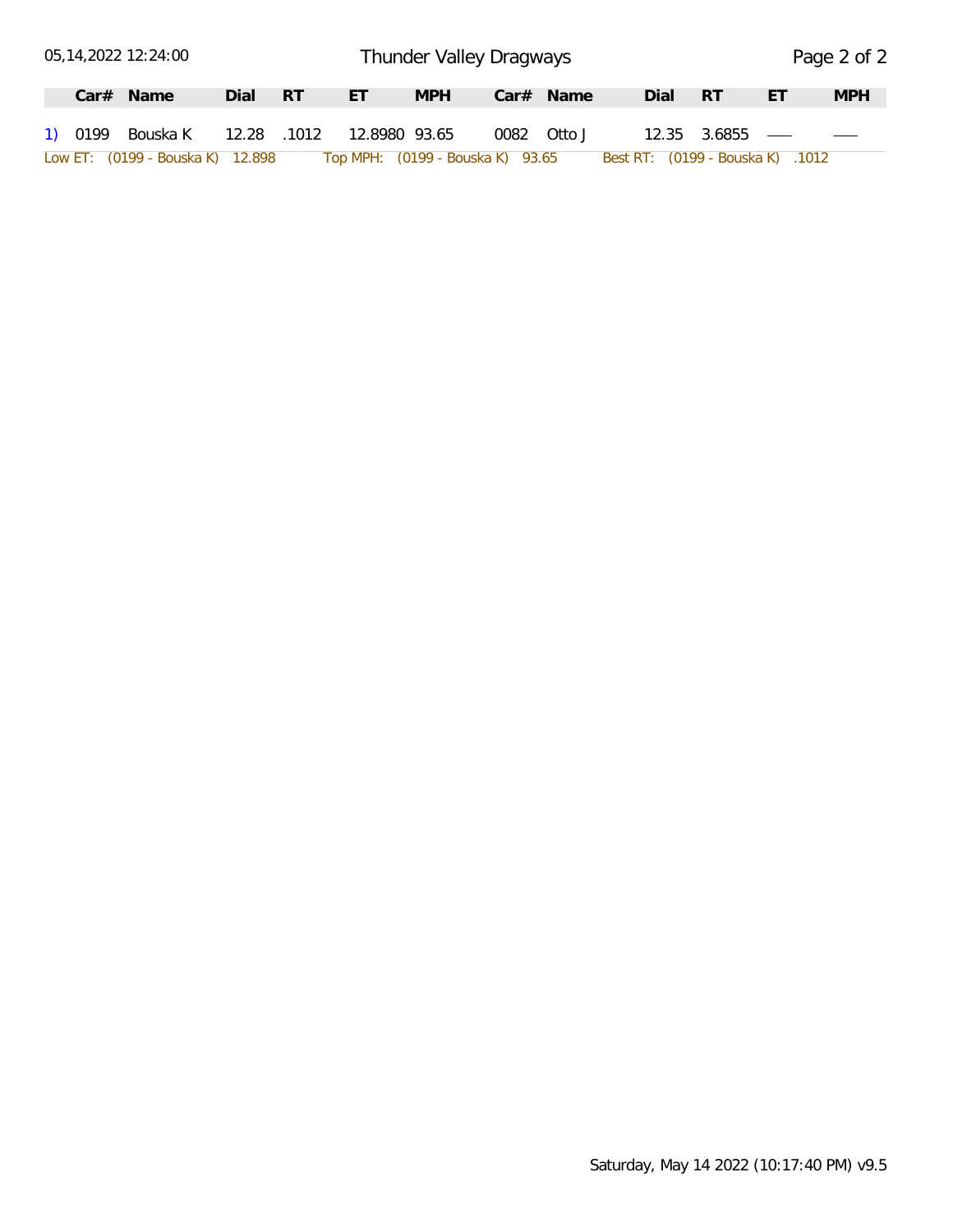**Stock Super Stock Combo**

# Accutime Winners Report

|          |                      |                                           | Winners |                |                                  |                                    |      |                                    | Losers     |                          |                                      |            |
|----------|----------------------|-------------------------------------------|---------|----------------|----------------------------------|------------------------------------|------|------------------------------------|------------|--------------------------|--------------------------------------|------------|
|          |                      | Stock Super Stock Combo: Round# (1 of TT) |         |                |                                  |                                    |      |                                    |            |                          |                                      | Accutime   |
|          |                      | Car# Name                                 | Dial    | <b>RT</b>      | ET                               | <b>MPH</b>                         |      | Car# Name                          | Dial       | <b>RT</b>                | ET                                   | <b>MPH</b> |
| 1)       | 5005                 | Hollmann T                                | 11.35   | .2349          | 10.7663 117.89                   |                                    | 5201 | Hollmann J                         | 11.80      | .1094                    | 11.3805 114.33                       |            |
| 2)       | 0502                 | Wittstruck B                              | 10.75   | .0289          | 10.3289 127.01                   |                                    | 0508 | Waege T                            | 11.75      | .0251                    | 11.3591 114.39                       |            |
| 3)       | 5707                 | Wiese D                                   | 11.10   | .1036          | 10.8644 123.80                   |                                    | 5633 | Lewis T                            | 12.75      | $-0.0245$                | 12.4676 88.22                        |            |
| 4)       | 0570                 | Wiese T                                   | 12.45   | .0857          | 11.5220 112.78                   |                                    | 5304 | Burgeson T                         | 12.60      | .1222                    | 15.1840 70.50                        |            |
| 5)       | 559T                 | Thonen R                                  | 11.50   | .5582          | 11.1803 118.73                   |                                    | 501V | Verba C                            | 12.60      | .0396                    | 12.0152 107.48                       |            |
| 6)       | 6568                 | Gleasen J                                 | 10.75   | .0617          | 9.7102 138.67                    |                                    | 0568 | Tilton B                           | 11.80      | .1195                    | 10.6637 122.95                       |            |
|          | 0578                 | Koppien S                                 | 10.75   | .0831          | 10.1387 129.61                   |                                    | 5713 | Eriksen K                          | 11.75      | $-.0432$                 | 11.3334 115.83                       |            |
| 8)       |                      | 5122X Rose C                              | 12.00   | .1356          | 11.1137 115.86                   |                                    | 5588 | Bogner B                           | 11.90      | .1083                    | 11.3884 115.33                       |            |
| 9).      | 5525                 | Neugebauer                                | 11.85   | .0166          | 11.1542 117.43                   |                                    | 7010 | Dickens D                          | 12.75      | .0729                    | 11.8229 108.72                       |            |
|          | 10) 5458             | Reese II C                                | 15.80   | .1434          | 15.0369 85.20                    |                                    | 5325 | Wessels R                          | 11.80      | $-.0547$                 | 10.8374 119.68                       |            |
|          | 11) 5681             | Johnson D                                 | 12.00   | .3217          | 11.0406 116.40                   |                                    | 5578 | Bernstrauett                       | 15.00      | .3980                    | 18.5827 44.70                        |            |
|          | 12) 0093             | Sell W                                    | 12.95   | .0619          | 12.0904 105.58                   |                                    | 5759 | Reuland S                          | 11.55      | .3410                    |                                      |            |
|          | 13) 5757             | McLaughlin J 12.20                        |         | .0840          | 11.3067 116.43                   |                                    | 5065 | Denklau W                          | 12.50      | .2208                    | 11.4672 113.15                       |            |
|          |                      |                                           |         | .0385          |                                  | 10.6725 122.55                     | 5077 | Mooney J                           | 11.50      | $-.0815$                 | 10.5302 124.04                       |            |
|          |                      |                                           |         |                |                                  |                                    |      |                                    |            |                          |                                      |            |
|          | 14) H507             | Harry J                                   | 11.55   | .0769          |                                  |                                    |      |                                    | <b>BYE</b> |                          |                                      |            |
|          | 15) 0500             | Neugebauer T11.30                         |         |                | 10.3337 125.77                   |                                    |      |                                    |            |                          |                                      |            |
|          |                      | Low ET: (6568 - Gleasen J) 9.7102         |         |                |                                  | Top MPH: (6568 - Gleasen J) 138.67 |      |                                    |            |                          | Best RT: (5525 - Neugebauer R) .0166 |            |
|          |                      |                                           |         |                |                                  |                                    |      |                                    |            |                          |                                      |            |
|          |                      | Stock Super Stock Combo: Round# (2 of TT) |         |                |                                  |                                    |      |                                    |            |                          |                                      | Accutime   |
|          |                      | Car# Name                                 | Dial    | RT             | ET                               | <b>MPH</b>                         |      | Car# Name                          | Dial       | RT                       | ET                                   | <b>MPH</b> |
| 1)       | 5005                 | Hollmann T                                | 11.35   | .2352          | 10.7719 117.04                   |                                    | 5201 | Hollmann J                         | 11.80      | .0775                    | 11.3295 115.80                       |            |
|          | 0502                 | Wittstruck B                              | 10.75   | .0670          | 10.3613 126.37                   |                                    | 5707 | Wiese D                            | 11.10      | $-.0133$                 | 13.2936 58.72                        |            |
| 2)<br>3) | 0570                 | Wiese T                                   | 12.45   | .1176          | 11.5531 112.42                   |                                    |      | Lewis T                            | 12.75      | .0891                    | 12.2545 104.80                       |            |
|          |                      | Thonen R                                  |         |                |                                  |                                    | 5633 |                                    |            |                          |                                      |            |
| 4)<br>5) | 559T                 | Wessels R                                 | 11.50   | .3701          | 11.0877 119.08                   |                                    | 5304 | Burgeson T                         | 12.60      | .1125                    | 12.3004 104.24                       |            |
|          | 5325                 |                                           | 11.80   | .0578          | 10.7261 121.10                   |                                    | 5458 | Reese II C                         | 15.80      | .0764                    | 14.9330 86.27                        |            |
| 6)       | 6568                 | Gleasen J                                 | 10.75   | .0490          | 9.7214 136.07                    |                                    |      | 5122X Rose C                       | 12.00      | .0368                    | 11.0282 116.37                       |            |
| 7)       | 5588                 | Bogner B                                  | 11.90   | .0414          | 11.4116 115.27                   |                                    | 0508 | Waege T                            | 11.75      | 2.1004                   | 11.4123 113.69                       |            |
| 8)       | 5525                 | Neugebauer                                | 11.85   | .0907          | 11.0818 117.34                   |                                    | 5681 | Johnson D                          | 12.00      | .1533                    | 11.0988 115.15                       |            |
| 9).      | 0568                 | Tilton B                                  | 11.80   | $-.0052$       | 10.6501 124.21                   |                                    | 501V | Verba C                            | 12.60      | $-.0291$                 | 11.9147 110.02                       |            |
|          | 10) 5065             | Denklau W                                 | 12.50   | .0285          | 11.4330 113.81                   |                                    |      | 0500 Neugebauer T11.30 -.0515      |            |                          | 10.2696 127.19                       |            |
|          | 11) 5713             | Eriksen K                                 | 11.75   | $-.0010$       | 11.1066 117.99                   |                                    | 0578 | Koppien S                          | 10.75      | $-.0143$                 | 10.1319 129.98                       |            |
|          | 12) 5077             | Mooney J                                  | 11.50   | .0889          | 10.4800 124.97                   |                                    | 7010 | Dickens D                          | 12.75      | .0713                    | 11.8129 107.73                       |            |
|          | 13) 5757<br>14) 0093 | McLaughlin J 12.20<br>Sell W              | 12.95   | .0507<br>.0466 | 11.3385 115.47<br>12.0762 106.08 |                                    | 5578 | Bernstrauett 15.00<br>H507 Harry J |            | $-.0244$<br>11.55 -.0325 | 14.3360 89.39<br>10.6428 122.75      |            |

|  | Stock Super Stock Combo: Round# (1 of ELIM)     |         |                |            |                                                                 |             |       |                | Accutime   |
|--|-------------------------------------------------|---------|----------------|------------|-----------------------------------------------------------------|-------------|-------|----------------|------------|
|  | Car# Name                                       | Dial RT | ET -           | <b>MPH</b> | Car# Name                                                       | Dial RT     |       | ET             | <b>MPH</b> |
|  | 1) 5633 Lewis T 12.27 .0397                     |         |                |            | 12.1888 105.61  5681  Johnson D  11.08  -.0516  11.0165  114.18 |             |       |                |            |
|  | 2) 5201 Hollmann J 11.33 .0826 11.3545 115.86   |         |                |            |                                                                 | BYE.        |       |                |            |
|  | 3) 0502 Wittstruck B 10.34 .0412 10.3731 125.63 |         |                |            | 0570 Wiese T                                                    | 11.55 .0809 |       | 11.5372 112.56 |            |
|  | 4) 5458 Reese II C 14.96 .0500 14.9184 86.74    |         |                |            | 5707 Wiese D                                                    | 10.85       | .1380 | 10.7161 127.51 |            |
|  | 5) 0578 Koppien S 10.14 .1054 10.1247 129.98    |         |                |            | 0500 Neugebauer T10.27 -.0438 10.2754 126.72                    |             |       |                |            |
|  | 6) H507 Harry J 10.66 .0599                     |         | 10.7713 118.51 |            | 559T Thonen R 11.14 .1973 11.1595 119.43                        |             |       |                |            |

Sunday, May 15 2022 (03:50:14 PM) v9.5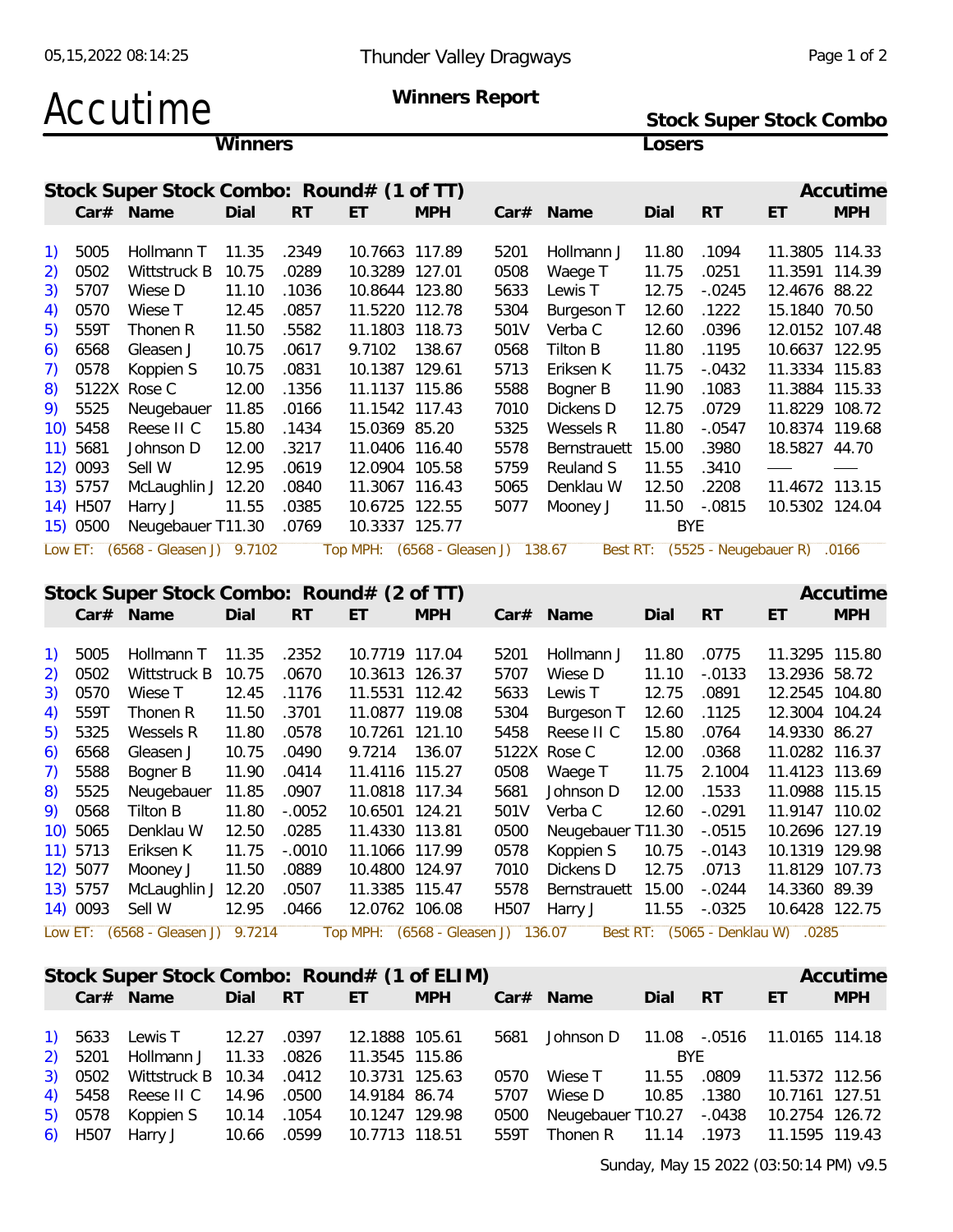|                                                                              |                                                                          | 05, 15, 2022 08: 14: 25                                                                                    |                                                                      |                                                                      |                                                                                                                                             | Thunder Valley Dragways            |                                                              |                                                                                                                        |                                                                  |                                                                           |                                                                                                                                    | Page 2 of 2            |
|------------------------------------------------------------------------------|--------------------------------------------------------------------------|------------------------------------------------------------------------------------------------------------|----------------------------------------------------------------------|----------------------------------------------------------------------|---------------------------------------------------------------------------------------------------------------------------------------------|------------------------------------|--------------------------------------------------------------|------------------------------------------------------------------------------------------------------------------------|------------------------------------------------------------------|---------------------------------------------------------------------------|------------------------------------------------------------------------------------------------------------------------------------|------------------------|
| 7)<br>8)<br>9)                                                               | 5713<br>501V<br>10) 0093<br>11) 0508<br>12) 5077<br>13) 5525<br>14) 5065 | 5122X Rose C<br>Eriksen K<br>Verba C<br>Sell W<br>Waege T<br>Mooney J<br>Neugebauer<br>Denklau W           | 11.05<br>11.11<br>11.88<br>12.08<br>11.39<br>10.52<br>11.12<br>11.40 | .0330<br>.0490<br>.0510<br>.1317<br>.0753<br>.0879<br>.0661<br>.0954 | 11.0478 116.40<br>11.1615 117.25<br>11.9900 107.24<br>12.2023 90.43<br>11.4007 113.67<br>10.6402 118.20<br>11.1086 117.34<br>11.4604 112.81 |                                    | 5588<br>6568<br>5325<br>5304<br>5757<br>5005<br>0568<br>5578 | Bogner B<br>Gleasen J<br>Wessels R<br>Burgeson T<br>McLaughlin J 11.34<br>Hollmann T<br>Tilton B<br>Bernstrauett 14.31 | 11.40<br>9.73<br>10.72<br>12.32<br>10.75<br>10.65                | .0139<br>$-.0190$<br>.0528<br>.1024<br>.0941<br>.1710<br>$-0698$<br>.1060 | 11.3918 115.77<br>9.8052<br>10.8382 120.32<br>12.6947 86.81<br>11.3399 115.98<br>10.7994 117.40<br>10.6416 123.80<br>14.3685 87.16 | 131.08                 |
|                                                                              |                                                                          | Low ET: (0578 - Koppien S) 10.1247                                                                         |                                                                      |                                                                      |                                                                                                                                             | Top MPH: (0578 - Koppien S) 129.98 |                                                              |                                                                                                                        |                                                                  | Best RT: (5122X - Rose C)                                                 | .0330                                                                                                                              |                        |
|                                                                              |                                                                          | Stock Super Stock Combo: Round# (2 of ELIM)<br>Car# Name                                                   | Dial                                                                 | <b>RT</b>                                                            | ET                                                                                                                                          | <b>MPH</b>                         |                                                              | Car# Name                                                                                                              | Dial                                                             | RT                                                                        | ET                                                                                                                                 | Accutime<br><b>MPH</b> |
| $\left( \begin{matrix} 1 \end{matrix} \right)$<br>2)<br>3)<br>4)<br>5)<br>6) | 5065<br>5201<br>5633<br>H507<br>5458<br>0508<br>7) 0093                  | Denklau W<br>Hollmann J<br>Lewis T<br>Harry J<br>Reese II C<br>Waege T<br>Sell W                           | 11.48<br>11.35<br>12.19<br>10.68<br>14.90<br>11.39<br>12.05          | .1595<br>.1215<br>.0647<br>.0524<br>.1400<br>.0448<br>.0906          | 11.4750 112.95<br>11.4118 114.94<br>12.1944 105.49<br>10.6379 122.72<br>14.9110 86.07<br>11.4436 105.21<br>12.0730 105.44                   |                                    | 0502<br>501V<br>5525<br>5713<br>0578                         | Wittstruck B<br>Verba C<br>Neugebauer<br>Eriksen K<br>5122X Rose C<br>Koppien S                                        | 10.34<br>11.91<br>11.12<br>11.17<br>11.05<br>10.13<br><b>BYE</b> | $-.0057$<br>.1426<br>.0739<br>$-.0172$<br>$-.0064$<br>.1212               | 10.3702 126.05<br>11.9741 109.33<br>11.1565 115.38<br>11.1171 117.55<br>12.5078 69.44<br>10.1438 129.76                            |                        |
|                                                                              |                                                                          | Low ET: (H507 - Harry J)                                                                                   | 10.6379                                                              |                                                                      |                                                                                                                                             | Top MPH: (H507 - Harry J) 122.72   |                                                              |                                                                                                                        |                                                                  | Best RT: (0508 - Waege T)                                                 | .0448                                                                                                                              |                        |
|                                                                              |                                                                          | Stock Super Stock Combo: Round# (3 of ELIM)<br>Car# Name                                                   | Dial                                                                 | <b>RT</b>                                                            | ET                                                                                                                                          | <b>MPH</b>                         |                                                              | Car# Name                                                                                                              | Dial                                                             | <b>RT</b>                                                                 | ET                                                                                                                                 | Accutime<br><b>MPH</b> |
| $\left( \begin{matrix} 1 \end{matrix} \right)$<br>2)<br>3)<br>4)             | 5065<br>H <sub>507</sub><br>5633<br>5201                                 | Denklau W<br>Harry J<br>Lewis T<br>Hollmann J                                                              | 11.48<br>10.63<br>12.19<br>11.35                                     | .2017<br>.0204<br>.0922<br>$-.0084$                                  | 11.4706 113.49<br>10.6382 119.55<br>12.1862 104.82<br>11.3934 115.18                                                                        |                                    | 0093<br>5458                                                 | Sell W<br>Reese II C                                                                                                   | 12.04<br>14.90<br><b>BYE</b><br><b>BYE</b>                       | $-.0236$<br>.1460                                                         | 12.0014 106.56<br>14.8397 86.04                                                                                                    |                        |
|                                                                              |                                                                          | Low ET: (H507 - Harry J) 10.6382                                                                           |                                                                      |                                                                      |                                                                                                                                             | Top MPH: (H507 - Harry J) 119.55   |                                                              |                                                                                                                        |                                                                  | Best RT: (H507 - Harry J)                                                 | .0204                                                                                                                              |                        |
|                                                                              |                                                                          | Stock Super Stock Combo: Round# (4 of ELIM)<br>Car# Name                                                   | Dial RT                                                              |                                                                      | ET                                                                                                                                          | <b>MPH</b>                         |                                                              | Car# Name                                                                                                              | Dial RT                                                          |                                                                           | ET.                                                                                                                                | Accutime<br><b>MPH</b> |
| $\left( \begin{array}{c} 1 \end{array} \right)$<br>2)                        |                                                                          | 5065 Denklau W<br>5201 Hollmann J                                                                          | 11.48 .1587<br>11.39 .0004                                           |                                                                      | 11.4451 113.98<br>11.4169 115.53                                                                                                            |                                    |                                                              | 5633 Lewis T<br>H507 Harry J                                                                                           | 12.19<br>10.63                                                   | .0337<br>.0813                                                            | 12.1396 100.31<br>10.5776 123.52                                                                                                   |                        |
|                                                                              |                                                                          | Low ET: (5201 - Hollmann J) 11.4169 Top MPH: (5201 - Hollmann J) 115.53 Best RT: (5201 - Hollmann J) .0004 |                                                                      |                                                                      |                                                                                                                                             |                                    |                                                              |                                                                                                                        |                                                                  |                                                                           |                                                                                                                                    |                        |
|                                                                              |                                                                          |                                                                                                            |                                                                      |                                                                      |                                                                                                                                             |                                    |                                                              |                                                                                                                        |                                                                  |                                                                           |                                                                                                                                    |                        |
|                                                                              |                                                                          | Stock Super Stock Combo: Round# (5 of ELIM)<br>Car# Name                                                   | Dial RT                                                              |                                                                      | ET.                                                                                                                                         | <b>MPH</b>                         |                                                              | Car# Name                                                                                                              | Dial RT                                                          |                                                                           | ET                                                                                                                                 | Accutime<br><b>MPH</b> |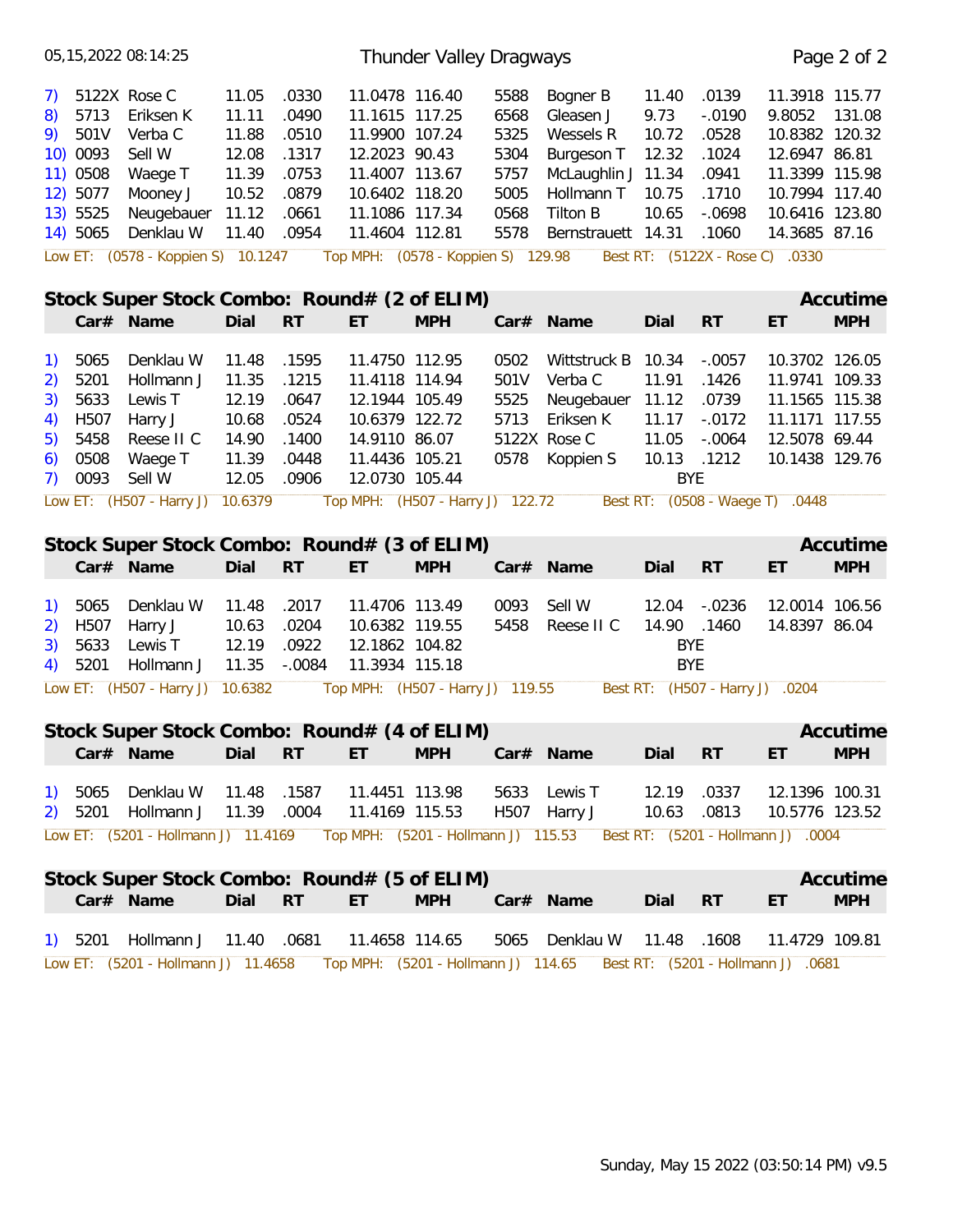## Accutime **Winners Report**

**TOP ET**

|                                                |                      |                                    | Winners |           |                |                                 |             |                                                                                                             | Losers     |           |                                   |            |
|------------------------------------------------|----------------------|------------------------------------|---------|-----------|----------------|---------------------------------|-------------|-------------------------------------------------------------------------------------------------------------|------------|-----------|-----------------------------------|------------|
|                                                |                      | TOP ET: Round# $(1$ of TT)         |         |           |                |                                 |             |                                                                                                             |            |           |                                   | Accutime   |
|                                                | Car#                 | Name                               | Dial    | <b>RT</b> | ET             | <b>MPH</b>                      |             | Car# Name                                                                                                   | Dial       | RT        | ET                                | <b>MPH</b> |
| $\left( \begin{matrix} 1 \end{matrix} \right)$ | 5X28                 | Robinson T                         | 10.41   | .0265     | 10.4046 127.23 |                                 | <b>TX78</b> | <b>Bierle D</b>                                                                                             | 10.84      | .0357     | 10.9096 118.48                    |            |
| 2)                                             | <b>TX16</b>          | Bierle C                           | 9.22    | .0266     | 9.3482         | 141.91                          | 1X20        | Schuett J                                                                                                   | 13.80      | .2274     | 14.4370 105.68                    |            |
| 3)                                             | <b>PX90</b>          | Picek J                            | 9.69    | .0168     | 9.7687         | 135.54                          |             |                                                                                                             | <b>BYE</b> |           |                                   |            |
| 4)                                             | <b>TX27</b>          | Gall C                             | 8.90    | .0549     | 8.1908         | 119.30                          | 1X12        | Hento D                                                                                                     | 8.10       | .1074     | 8.1447                            | 161.00     |
| 5)                                             | <b>TX18</b>          | Jackson K                          | 8.04    | .0023     | 8.0121         | 166.05                          | AX15        | Anderson J                                                                                                  | 9.76       | .0583     | 10.0021 132.98                    |            |
| 6)                                             | 0X31                 | Heckenlaible 8.96                  |         | .0380     | 9.0248         | 148.91                          |             |                                                                                                             | <b>BYE</b> |           |                                   |            |
| 7)                                             | JX62                 | Koch J                             | 8.50    | .7539     | 8.0334         | 169.68                          |             |                                                                                                             | <b>BYE</b> |           |                                   |            |
| 8)                                             | 5X80                 | Nolan D                            | 9.20    | .0623     | 9.1904         | 144.42                          | NX67        | Lamprecht A 11.07                                                                                           |            | .0128     | 11.1080 120.71                    |            |
| 9)                                             | 5X83                 | Medenwald D 7.80                   |         | .0410     | 7.7870         | 169.36                          | KX50        | Koch T                                                                                                      | 9.68       | .0235     | 9.6675                            | 139.19     |
|                                                | 10) 5X08             | Dvoracek M 9.03                    |         | .0187     | 9.0219         | 148.76                          | <b>TX02</b> | Wilde I                                                                                                     | 9.16       | .0015     | 9.1425                            | 141.11     |
|                                                |                      | Schoenfelder 9.34                  |         | .0245     | 9.3115         | 140.23                          | <b>TX51</b> | Lamprecht C 10.40                                                                                           |            | .0279     | 10.4704 126.33                    |            |
|                                                | 11) SX21<br>12) 009X |                                    |         | .0226     | 8.2578         | 159.29                          |             | AX02 McCarty S                                                                                              | 9.35       | .0513     | 9.4475 140.14                     |            |
|                                                |                      | <b>Blakney B</b>                   | 8.25    |           |                |                                 |             |                                                                                                             |            |           |                                   |            |
|                                                |                      | Low ET: (5X83 - Medenwald D) 7.787 |         |           |                | Top MPH: (JX62 - Koch J) 169.68 |             |                                                                                                             |            |           | Best RT: (TX18 - Jackson K) .0023 |            |
|                                                |                      | TOP ET: Round# (2 of TT)           |         |           |                |                                 |             |                                                                                                             |            |           |                                   | Accutime   |
|                                                |                      | Car# Name                          | Dial    | <b>RT</b> | ET             | <b>MPH</b>                      |             | Car# Name                                                                                                   | Dial       | RT        | ET                                | <b>MPH</b> |
|                                                |                      |                                    |         |           |                |                                 |             |                                                                                                             |            |           |                                   |            |
| $\left( \begin{matrix} 1 \end{matrix} \right)$ | AX15                 | Anderson J                         | 9.88    | .0417     | 9.8370         | 134.05                          | <b>TX16</b> | Bierle C                                                                                                    | 9.36       | $-.0009$  | 9.3769                            | 141.69     |
| 2)                                             | 5X80                 | Nolan D                            | 9.20    | .0136     | 9.2129         | 146.34                          | 1X20        | Schuett J                                                                                                   | 13.80      | .3639     | 13.9324 105.88                    |            |
| 3)                                             | 0X31                 | Heckenlaible 9.04                  |         | .0405     | 9.0072         | 148.47                          | <b>NX67</b> | Lamprecht A 11.10                                                                                           |            | .0093     | 11.1320 121.03                    |            |
| 4)                                             | 1X12                 | Hento D                            | 8.03    | .2879     | 8.1544         | 162.34                          | <b>TX51</b> | Lamprecht C 10.47                                                                                           |            | .0078     | 10.5096 124.90                    |            |
|                                                | 5X28                 | Robinson T                         | 10.44   | .0032     | 10.4624        | 126.76                          | <b>TX78</b> | Bierle D                                                                                                    | 10.88      | .0279     | 10.9002 118.98                    |            |
| 5)                                             | 5X83                 | Medenwald D 7.76                   |         |           | 7.7622         | 169.81                          |             |                                                                                                             |            | .0374     | 9.0005                            | 149.11     |
| 6)                                             |                      |                                    |         | .0215     |                |                                 | 5X08        | Dvoracek M                                                                                                  | 9.01       |           |                                   |            |
| 7)                                             | <b>SX21</b>          | Schoenfelder 9.30                  |         | .0091     | 9.2669         | 141.24                          | <b>TX18</b> | Jackson K                                                                                                   | 8.02       | 18.0181   |                                   |            |
| 8)                                             | <b>TX18</b>          | Jackson K                          | 8.02    | $-.0054$  | 8.0011         | 166.42                          |             |                                                                                                             | <b>BYE</b> |           |                                   |            |
|                                                | 9) AX02              | McCarty S                          | 9.45    | .0369     | 9.4126         | 140.71                          | KX50        | Koch T                                                                                                      | 9.67       | $-.0232$  | 9.6986                            | 137.91     |
|                                                | 10) TX27             | Gall C                             | 8.50    | .0081     | 7.8853         | 139.97                          | <b>PX90</b> | Picek J                                                                                                     | 9.74       | .0338     | 9.7116                            | 135.75     |
|                                                | 11) 009X             | <b>Blakney B</b>                   | 8.27    | .0108     | 8.2650         | 158.51                          |             |                                                                                                             | <b>BYE</b> |           |                                   |            |
|                                                | 12) TX02             | Wilde I                            | 9.13    | $-.0062$  | 9.1388         | 140.45                          |             |                                                                                                             | <b>BYE</b> |           |                                   |            |
|                                                |                      |                                    |         |           |                |                                 |             | Low ET: (5X83 - Medenwald D) 7.7622 Top MPH: (5X83 - Medenwald D) 169.81 Best RT: (5X28 - Robinson T) .0032 |            |           |                                   |            |
|                                                |                      | TOP ET: Round# (1 of ELIM)         |         |           |                |                                 |             |                                                                                                             |            |           |                                   | Accutime   |
|                                                |                      | Car# Name                          | Dial    | <b>RT</b> | ET             | <b>MPH</b>                      |             | Car# Name                                                                                                   | Dial       | <b>RT</b> | ET                                | <b>MPH</b> |
|                                                |                      |                                    |         |           |                |                                 |             |                                                                                                             |            |           |                                   |            |
|                                                | 1) TX02              | Wilde I                            | 9.13    | .0397     | 9.1085         | 141.96                          | <b>PX90</b> |                                                                                                             | 9.70       | $-.0022$  | 9.6957                            | 136.12     |
| 2)                                             | 1X20                 | Schuett J                          | 13.90   | .0188     | 13.9487 105.56 |                                 | <b>TX16</b> |                                                                                                             | 9.38       | .0414     | 9.4070                            | 129.80     |
| 3)                                             | <b>TX18</b>          | Jackson K                          | 7.99    | .0106     | 8.0078         | 167.41                          | KX50        | Koch T                                                                                                      | 9.70       | .0093     | 9.6881                            | 138.38     |
| 4)                                             | AX15                 | Anderson J                         | 9.85    | .0151     | 9.8573         | 133.93                          | <b>TX78</b> | Bierle D                                                                                                    | 10.91      | .0307     | 10.8979 118.86                    |            |
| 5)                                             | SX21                 | Schoenfelder 9.29                  |         | .0249     | 9.3038         | 142.00                          | NX67        | Lamprecht A 11.13                                                                                           |            | .0314     | 11.1029 120.71                    |            |
| 6)                                             | <b>TX27</b>          | Gall C                             | 8.20    | .0138     | 8.2173         | 136.20                          | 1X12        | Hento D                                                                                                     | 8.12       | .0727     | 8.0946                            | 161.52     |
| 7)                                             | 009X                 | <b>Blakney B</b>                   | 8.26    | .0100     | 8.2855         | 150.25                          | 0X31        | Heckenlaible 9.01                                                                                           |            | .0181     | 9.0639                            | 147.78     |
| 8)                                             | 5X80                 | Nolan D                            | 9.23    | .0180     | 9.2364         | 144.88                          | AX02        | McCarty S                                                                                                   | 9.43       | .0132     | 9.4187                            | 137.28     |
| 9)                                             | <b>TX51</b>          | Lamprecht C 10.49                  |         | .0431     | 10.5366 125.70 |                                 | JX62        | Koch J                                                                                                      | 8.10       | $-.0068$  | 8.1787 160.09                     |            |
|                                                |                      |                                    |         |           |                |                                 |             |                                                                                                             |            |           |                                   |            |

10) 5X28 Robinson T 10.48 .0149 10.5098 126.05 5X08 Dvoracek M 9.05 -.0029 9.0274 148.22

11) 5X83 Medenwald D 7.74 .0092 7.8038 168.54 BYE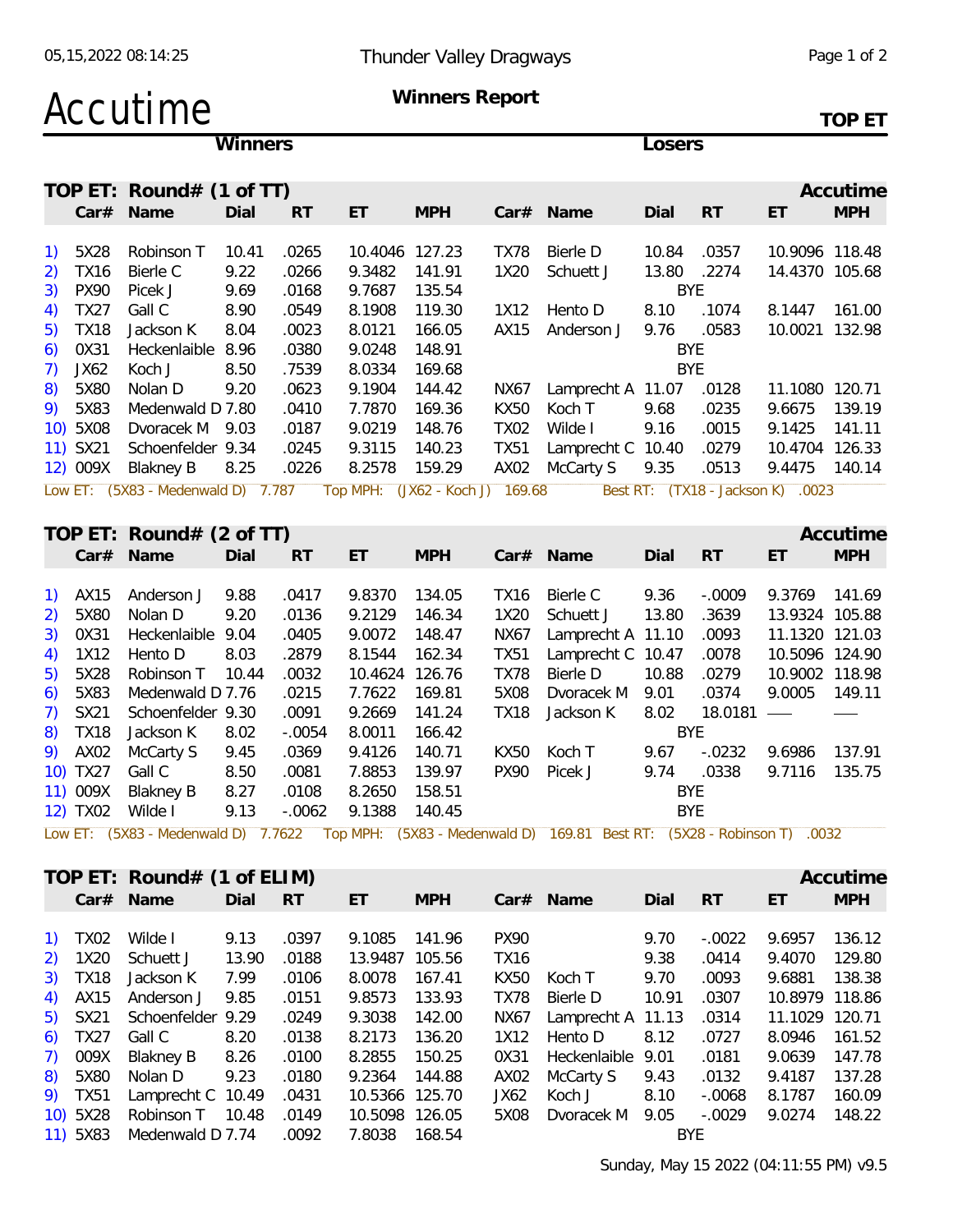| 135.26<br>Bierle D<br>10.89<br>.0571<br>10.9001 118.23<br><b>PX90</b><br>9.69<br>.0418<br>12) TX78<br>9.6894<br>.0583<br>13) NX67<br>Lamprecht A 11.10<br>.0064<br>11.1628 120.16<br>0X31<br>9.06<br>9.0559<br>147.16<br>Heckenlaible<br>154.91<br>14) AX02<br>McCarty S<br>9.41<br>.0390<br>9.4338<br>132.63<br>JX62<br>Koch J<br>8.16<br>.0441<br>8.0056<br>15) KX50<br>.0119<br>9.7011<br>138.93<br>.0257<br>7.9839<br>159.01<br>Koch T<br>9.68<br>1X12<br>8.03<br>Hento D<br>16) 5X08<br>9.2159<br>133.77<br>9.36<br>Dvoracek M 9.01<br>.0106<br><b>TX16</b><br>.0506<br>9.6953<br>141.78<br>Top MPH: (5X83 - Medenwald D) 168.54 Best RT: (NX67 - Lamprecht A) .0064<br>Low ET: (5X83 - Medenwald D) 7.8038<br>TOP ET: Round# $(2 \text{ of ELIM})$<br>Accutime<br><b>MPH</b><br>Car# Name<br>Dial<br><b>RT</b><br><b>RT</b><br>ET<br><b>MPH</b><br>Car# Name<br>Dial<br>ET<br>.0125<br>8.0022<br>8.00<br>167.47<br>13.95<br>$-.0278$<br>14.2035 103.31<br>TX18<br>Jackson K<br>1X20<br>Schuett J<br>9.8647<br>.0394<br>10.9093 119.08<br>AX15<br>Anderson J<br>9.86<br>.0349<br>130.59<br><b>TX78</b><br><b>Bierle D</b><br>10.89<br>009X<br><b>Blakney B</b><br>8.24<br>.0117<br>8.2651<br>159.91<br><b>TX51</b><br>Lamprecht C 10.49<br>.0576<br>10.5331 125.73<br><b>TX02</b><br>Wilde I<br>9.11<br>139.88<br>.0208<br>9.1114<br>5X28<br>Robinson T<br>10.50<br>.0057<br>10.4812 126.23<br>AX02<br>McCarty S<br>9.41<br>.0330<br>9.68<br>.0018<br>9.7503<br>137.99<br>9.4360<br>139.53<br><b>KX50</b><br>Koch T<br><b>TX27</b><br>Gall C<br>11.10<br>10.8986 89.59<br>$-.0003$<br>11.1482 120.16<br>.0221<br>NX67<br>Lamprecht A 11.10<br>5X08<br>Dvoracek M<br>.0176<br>9.0366<br>147.88<br>$-.0033$<br>9.01<br>5X83<br>Medenwald D 7.81<br>7.7764<br>169.11<br>9.3069<br>139.23<br>5X80<br>.0133<br>9.2548<br>SX21<br>Schoenfelder 9.30<br>.0148<br>Nolan D<br>9.23<br>144.74<br>Top MPH: (TX18 - Jackson K) 167.47<br>Best RT: (009X - Blakney B) .0117<br>Low ET: (TX18 - Jackson K) 8.0022<br>TOP ET: Round# $(3 \text{ of ELIM})$<br>Accutime<br>Car# Name<br><b>RT</b><br><b>MPH</b><br><b>RT</b><br><b>MPH</b><br>Dial<br>ET<br>Car# Name<br>Dial<br>ET<br>Jackson K<br>8.00<br>.0014<br>8.0213<br>164.71<br>McCarty S<br>.0306<br>9.4145<br>140.93<br>TX18<br>AX02<br>9.41<br>.0099<br>9.0359<br>.0108<br>9.8243<br>133.69<br>5X08<br>Dvoracek M 9.03<br>148.66<br>AX15<br>Anderson J<br>9.85<br><b>TX02</b><br>Wilde I<br>9.11<br>.0450<br>9.0847<br>8.2478<br>159.80<br>142.50<br>009X<br><b>Blakney B</b><br>8.26<br>$-.0151$<br>3)<br>9.2484<br><b>TX27</b><br>Gall C<br>9.30<br>$-.0051$<br>8.0815<br>SX21<br>Schoenfelder 9.30<br>.0131<br>142.05<br>127.84<br>4)<br>Top MPH: (TX18 - Jackson K) 164.71<br>Low ET: (TX18 - Jackson K) 8.0213<br>Best RT: (TX18 - Jackson K) .0014<br>TOP ET: Round# $(4 \text{ of ELIM})$<br>Accutime<br><b>MPH</b><br>Car# Name<br>Dial<br><b>RT</b><br>ET<br><b>MPH</b><br>Car# Name<br>Dial<br><b>RT</b><br>ET<br>1) 5X08 Dvoracek M 9.03<br>TX02 Wilde I<br>.0263<br>9.0416 147.49<br>9.11<br>.0093<br>9.1669 139.66<br>2) TX18 Jackson K<br>8.01<br>.0203<br>8.0313 163.10<br>SX21 Schoenfelder 9.24<br>.0040<br>9.2941 141.64<br>Low ET: (TX18 - Jackson K) 8.0313 Top MPH: (TX18 - Jackson K) 163.1<br>Best RT: (TX18 - Jackson K) .0203<br>TOP ET: Round# (5 of ELIM)<br>Accutime<br><b>MPH</b><br>Car# Name<br>Dial RT<br><b>MPH</b><br>Car# Name<br>Dial<br><b>RT</b><br>ET.<br>ET.<br>.0188  8.2199  140.89<br>1) TX18 Jackson K<br>5X08 Dvoracek M 9.02<br>9.0219 148.61<br>8.01<br>.2667 |                          | 05, 15, 2022 08: 14: 25 |  | Thunder Valley Dragways |  |  | Page 2 of 2 |
|---------------------------------------------------------------------------------------------------------------------------------------------------------------------------------------------------------------------------------------------------------------------------------------------------------------------------------------------------------------------------------------------------------------------------------------------------------------------------------------------------------------------------------------------------------------------------------------------------------------------------------------------------------------------------------------------------------------------------------------------------------------------------------------------------------------------------------------------------------------------------------------------------------------------------------------------------------------------------------------------------------------------------------------------------------------------------------------------------------------------------------------------------------------------------------------------------------------------------------------------------------------------------------------------------------------------------------------------------------------------------------------------------------------------------------------------------------------------------------------------------------------------------------------------------------------------------------------------------------------------------------------------------------------------------------------------------------------------------------------------------------------------------------------------------------------------------------------------------------------------------------------------------------------------------------------------------------------------------------------------------------------------------------------------------------------------------------------------------------------------------------------------------------------------------------------------------------------------------------------------------------------------------------------------------------------------------------------------------------------------------------------------------------------------------------------------------------------------------------------------------------------------------------------------------------------------------------------------------------------------------------------------------------------------------------------------------------------------------------------------------------------------------------------------------------------------------------------------------------------------------------------------------------------------------------------------------------------------------------------------------------------------------------------------------------------------------------------------------------------------------------------------------------------------------------------------------------------------------------------------------------------------------------------------------------------------------------------------------------------------------------------------------------------------------------------------------------------------------------------------------------------------------------------------------------------|--------------------------|-------------------------|--|-------------------------|--|--|-------------|
|                                                                                                                                                                                                                                                                                                                                                                                                                                                                                                                                                                                                                                                                                                                                                                                                                                                                                                                                                                                                                                                                                                                                                                                                                                                                                                                                                                                                                                                                                                                                                                                                                                                                                                                                                                                                                                                                                                                                                                                                                                                                                                                                                                                                                                                                                                                                                                                                                                                                                                                                                                                                                                                                                                                                                                                                                                                                                                                                                                                                                                                                                                                                                                                                                                                                                                                                                                                                                                                                                                                                                               |                          |                         |  |                         |  |  |             |
|                                                                                                                                                                                                                                                                                                                                                                                                                                                                                                                                                                                                                                                                                                                                                                                                                                                                                                                                                                                                                                                                                                                                                                                                                                                                                                                                                                                                                                                                                                                                                                                                                                                                                                                                                                                                                                                                                                                                                                                                                                                                                                                                                                                                                                                                                                                                                                                                                                                                                                                                                                                                                                                                                                                                                                                                                                                                                                                                                                                                                                                                                                                                                                                                                                                                                                                                                                                                                                                                                                                                                               |                          |                         |  |                         |  |  |             |
|                                                                                                                                                                                                                                                                                                                                                                                                                                                                                                                                                                                                                                                                                                                                                                                                                                                                                                                                                                                                                                                                                                                                                                                                                                                                                                                                                                                                                                                                                                                                                                                                                                                                                                                                                                                                                                                                                                                                                                                                                                                                                                                                                                                                                                                                                                                                                                                                                                                                                                                                                                                                                                                                                                                                                                                                                                                                                                                                                                                                                                                                                                                                                                                                                                                                                                                                                                                                                                                                                                                                                               |                          |                         |  |                         |  |  |             |
|                                                                                                                                                                                                                                                                                                                                                                                                                                                                                                                                                                                                                                                                                                                                                                                                                                                                                                                                                                                                                                                                                                                                                                                                                                                                                                                                                                                                                                                                                                                                                                                                                                                                                                                                                                                                                                                                                                                                                                                                                                                                                                                                                                                                                                                                                                                                                                                                                                                                                                                                                                                                                                                                                                                                                                                                                                                                                                                                                                                                                                                                                                                                                                                                                                                                                                                                                                                                                                                                                                                                                               |                          |                         |  |                         |  |  |             |
|                                                                                                                                                                                                                                                                                                                                                                                                                                                                                                                                                                                                                                                                                                                                                                                                                                                                                                                                                                                                                                                                                                                                                                                                                                                                                                                                                                                                                                                                                                                                                                                                                                                                                                                                                                                                                                                                                                                                                                                                                                                                                                                                                                                                                                                                                                                                                                                                                                                                                                                                                                                                                                                                                                                                                                                                                                                                                                                                                                                                                                                                                                                                                                                                                                                                                                                                                                                                                                                                                                                                                               | <sup>1</sup><br>2)<br>3) |                         |  |                         |  |  |             |
|                                                                                                                                                                                                                                                                                                                                                                                                                                                                                                                                                                                                                                                                                                                                                                                                                                                                                                                                                                                                                                                                                                                                                                                                                                                                                                                                                                                                                                                                                                                                                                                                                                                                                                                                                                                                                                                                                                                                                                                                                                                                                                                                                                                                                                                                                                                                                                                                                                                                                                                                                                                                                                                                                                                                                                                                                                                                                                                                                                                                                                                                                                                                                                                                                                                                                                                                                                                                                                                                                                                                                               | 4)<br>5)                 |                         |  |                         |  |  |             |
|                                                                                                                                                                                                                                                                                                                                                                                                                                                                                                                                                                                                                                                                                                                                                                                                                                                                                                                                                                                                                                                                                                                                                                                                                                                                                                                                                                                                                                                                                                                                                                                                                                                                                                                                                                                                                                                                                                                                                                                                                                                                                                                                                                                                                                                                                                                                                                                                                                                                                                                                                                                                                                                                                                                                                                                                                                                                                                                                                                                                                                                                                                                                                                                                                                                                                                                                                                                                                                                                                                                                                               | 6)<br>7)<br>8)           |                         |  |                         |  |  |             |
|                                                                                                                                                                                                                                                                                                                                                                                                                                                                                                                                                                                                                                                                                                                                                                                                                                                                                                                                                                                                                                                                                                                                                                                                                                                                                                                                                                                                                                                                                                                                                                                                                                                                                                                                                                                                                                                                                                                                                                                                                                                                                                                                                                                                                                                                                                                                                                                                                                                                                                                                                                                                                                                                                                                                                                                                                                                                                                                                                                                                                                                                                                                                                                                                                                                                                                                                                                                                                                                                                                                                                               |                          |                         |  |                         |  |  |             |
|                                                                                                                                                                                                                                                                                                                                                                                                                                                                                                                                                                                                                                                                                                                                                                                                                                                                                                                                                                                                                                                                                                                                                                                                                                                                                                                                                                                                                                                                                                                                                                                                                                                                                                                                                                                                                                                                                                                                                                                                                                                                                                                                                                                                                                                                                                                                                                                                                                                                                                                                                                                                                                                                                                                                                                                                                                                                                                                                                                                                                                                                                                                                                                                                                                                                                                                                                                                                                                                                                                                                                               |                          |                         |  |                         |  |  |             |
|                                                                                                                                                                                                                                                                                                                                                                                                                                                                                                                                                                                                                                                                                                                                                                                                                                                                                                                                                                                                                                                                                                                                                                                                                                                                                                                                                                                                                                                                                                                                                                                                                                                                                                                                                                                                                                                                                                                                                                                                                                                                                                                                                                                                                                                                                                                                                                                                                                                                                                                                                                                                                                                                                                                                                                                                                                                                                                                                                                                                                                                                                                                                                                                                                                                                                                                                                                                                                                                                                                                                                               |                          |                         |  |                         |  |  |             |
|                                                                                                                                                                                                                                                                                                                                                                                                                                                                                                                                                                                                                                                                                                                                                                                                                                                                                                                                                                                                                                                                                                                                                                                                                                                                                                                                                                                                                                                                                                                                                                                                                                                                                                                                                                                                                                                                                                                                                                                                                                                                                                                                                                                                                                                                                                                                                                                                                                                                                                                                                                                                                                                                                                                                                                                                                                                                                                                                                                                                                                                                                                                                                                                                                                                                                                                                                                                                                                                                                                                                                               | <sup>1</sup><br>2)       |                         |  |                         |  |  |             |
|                                                                                                                                                                                                                                                                                                                                                                                                                                                                                                                                                                                                                                                                                                                                                                                                                                                                                                                                                                                                                                                                                                                                                                                                                                                                                                                                                                                                                                                                                                                                                                                                                                                                                                                                                                                                                                                                                                                                                                                                                                                                                                                                                                                                                                                                                                                                                                                                                                                                                                                                                                                                                                                                                                                                                                                                                                                                                                                                                                                                                                                                                                                                                                                                                                                                                                                                                                                                                                                                                                                                                               |                          |                         |  |                         |  |  |             |
|                                                                                                                                                                                                                                                                                                                                                                                                                                                                                                                                                                                                                                                                                                                                                                                                                                                                                                                                                                                                                                                                                                                                                                                                                                                                                                                                                                                                                                                                                                                                                                                                                                                                                                                                                                                                                                                                                                                                                                                                                                                                                                                                                                                                                                                                                                                                                                                                                                                                                                                                                                                                                                                                                                                                                                                                                                                                                                                                                                                                                                                                                                                                                                                                                                                                                                                                                                                                                                                                                                                                                               |                          |                         |  |                         |  |  |             |
|                                                                                                                                                                                                                                                                                                                                                                                                                                                                                                                                                                                                                                                                                                                                                                                                                                                                                                                                                                                                                                                                                                                                                                                                                                                                                                                                                                                                                                                                                                                                                                                                                                                                                                                                                                                                                                                                                                                                                                                                                                                                                                                                                                                                                                                                                                                                                                                                                                                                                                                                                                                                                                                                                                                                                                                                                                                                                                                                                                                                                                                                                                                                                                                                                                                                                                                                                                                                                                                                                                                                                               |                          |                         |  |                         |  |  |             |
|                                                                                                                                                                                                                                                                                                                                                                                                                                                                                                                                                                                                                                                                                                                                                                                                                                                                                                                                                                                                                                                                                                                                                                                                                                                                                                                                                                                                                                                                                                                                                                                                                                                                                                                                                                                                                                                                                                                                                                                                                                                                                                                                                                                                                                                                                                                                                                                                                                                                                                                                                                                                                                                                                                                                                                                                                                                                                                                                                                                                                                                                                                                                                                                                                                                                                                                                                                                                                                                                                                                                                               |                          |                         |  |                         |  |  |             |
|                                                                                                                                                                                                                                                                                                                                                                                                                                                                                                                                                                                                                                                                                                                                                                                                                                                                                                                                                                                                                                                                                                                                                                                                                                                                                                                                                                                                                                                                                                                                                                                                                                                                                                                                                                                                                                                                                                                                                                                                                                                                                                                                                                                                                                                                                                                                                                                                                                                                                                                                                                                                                                                                                                                                                                                                                                                                                                                                                                                                                                                                                                                                                                                                                                                                                                                                                                                                                                                                                                                                                               |                          |                         |  |                         |  |  |             |
| Low ET: (TX18 - Jackson K) 8.2199 Top MPH: (TX18 - Jackson K) 140.89 Best RT: (TX18 - Jackson K) .0188                                                                                                                                                                                                                                                                                                                                                                                                                                                                                                                                                                                                                                                                                                                                                                                                                                                                                                                                                                                                                                                                                                                                                                                                                                                                                                                                                                                                                                                                                                                                                                                                                                                                                                                                                                                                                                                                                                                                                                                                                                                                                                                                                                                                                                                                                                                                                                                                                                                                                                                                                                                                                                                                                                                                                                                                                                                                                                                                                                                                                                                                                                                                                                                                                                                                                                                                                                                                                                                        |                          |                         |  |                         |  |  |             |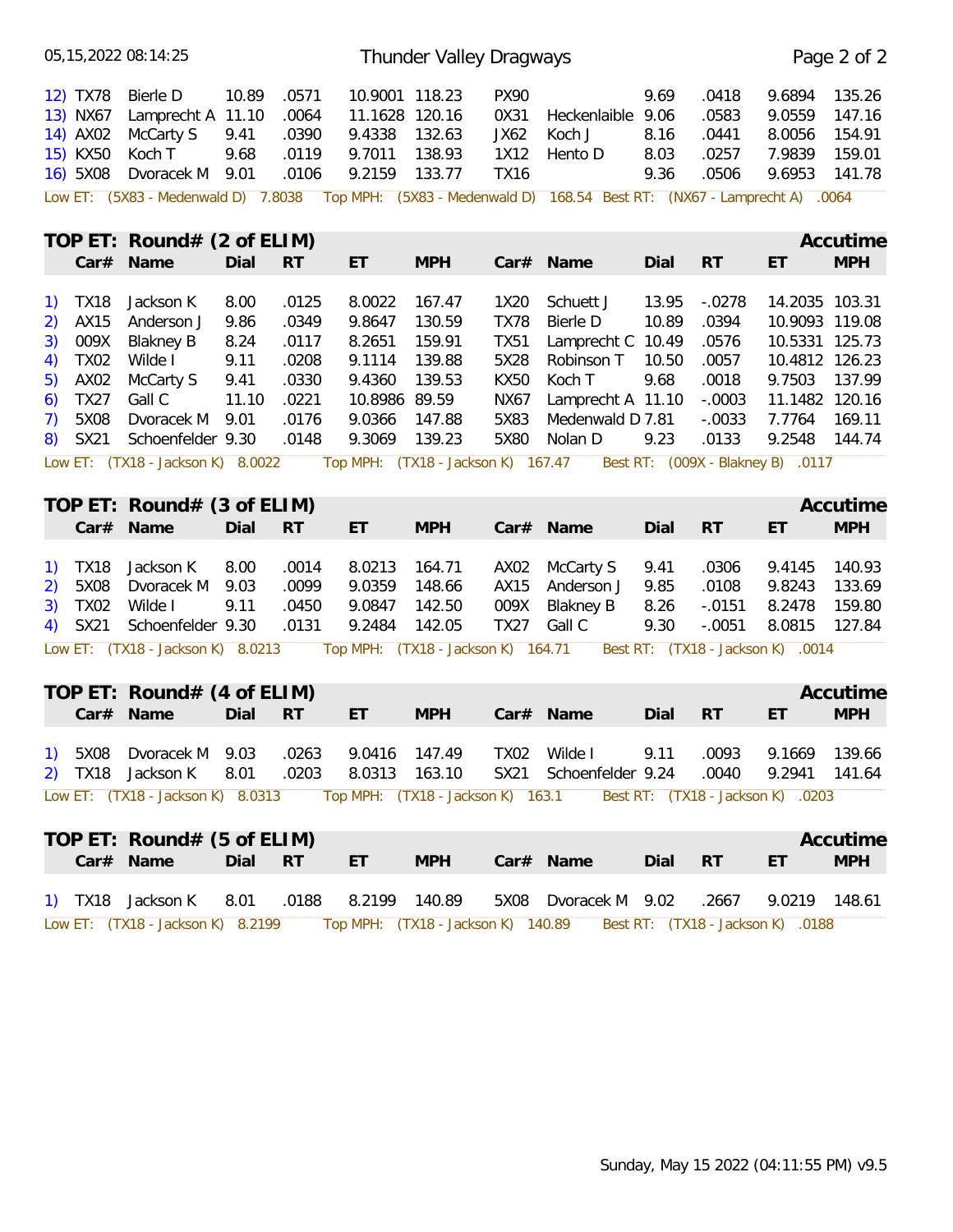### Accutime

Winners

Winners Report

MOD ET

Losers

|                                                |             | MOD ET: Round# $(1$ of TT)          |       |           |                |                     |             |                     |            |                 |                | Accutime   |
|------------------------------------------------|-------------|-------------------------------------|-------|-----------|----------------|---------------------|-------------|---------------------|------------|-----------------|----------------|------------|
|                                                | Car#        | Name                                | Dial  | RT        | ET             | <b>MPH</b>          | Car#        | Name                | Dial       | <b>RT</b>       | ET             | <b>MPH</b> |
|                                                |             |                                     |       |           |                |                     |             |                     |            |                 |                |            |
| $\left( \begin{matrix} 1 \end{matrix} \right)$ | 0777        | Hancock R                           | 10.89 | .1187     | 10.8534        | 120.77              | 0043        | Nusz T              | 11.79      | .1280           | 11.8633 110.95 |            |
| 2)                                             | 0100        | McFarling J                         | 11.00 | .1449     | 11.0771        | 123.80              | <b>BX63</b> | Petersen H          | 11.78      | .0291           | 11.8752 110.24 |            |
| 3)                                             | 0098        | Sell W                              | 11.96 | .0128     | 12.1010        | 105.44              | 0196        | Hooth D             | 11.98      | .1779           | 12.1094 107.40 |            |
| 4)                                             | AX25        | Kohrs E                             | 10.12 | .0394     | 10.2371        | 129.24              | TX31        | Hantke H            | 10.38      | $-.0147$        | 27.1453 31.06  |            |
| 5)                                             | 5XLT        | Thedens L                           | 10.20 | .0879     | 10.2237 128.68 |                     | CX54        | Stauffacher C 11.55 |            | .5630           | 11.6858 109.52 |            |
| 6)                                             | <b>TX30</b> | Hantke F                            | 10.58 | .0616     | 10.6056        | 124.41              | A836        | Mjolsness R         | 10.91      | .0370           | 10.9860        | 121.65     |
| 7)                                             | 1020        | Hartley B                           | 10.08 | .2211     | 10.1986        | 126.02              | 1X01        | Stauffacher L 8.55  |            | .3561           | 10.3330 89.64  |            |
| 8)                                             | GX65        | Smith B                             | 10.61 | .0432     | 10.6869 122.68 |                     | <b>BX10</b> | Robinson J          | 10.67      | .0429           | 10.8736 123.80 |            |
| 9)                                             | 2X28        | Walz N                              | 11.05 | .1074     | 11.0545 119.30 |                     | JX88        | Cranny J            | 11.00      | $-0610$         | 10.9685        | 119.05     |
|                                                | 10) KX52    | King W                              | 10.70 | .1053     | 10.6713        | 122.85              | <b>MX50</b> | Aaseby B            | 10.24      | .0920           | 11.2963 125.28 |            |
|                                                | 11) ZX71    | Kornmann Z                          | 10.15 | .3154     | 10.2939 127.26 |                     | 0028        | Mogck R             | 10.75      | .4170           | 11.0395 125.70 |            |
|                                                | 12) 2X20    | Cohoon K                            | 9.35  | .8419     | 9.4510         | 143.72              | 5X14        | Grosz R             | 10.65      | .1194           | 10.7234 120.26 |            |
|                                                | 13) JX50    | Aeseby J                            | 11.05 | .0451     | 11.0504        | 119.08              | 0126        | Severson D          | 10.70      | $-0.0359$       | 11.1270 121.26 |            |
|                                                | 14) 0097    | Sell T                              | 10.76 | .0330     | 10.7901        | 120.10              | <b>TX32</b> | Lamprecht J         | 11.00      | .0492           | 11.1123        | 116.58     |
|                                                | 15) AX53    | Lamprecht B                         | 10.81 | .0222     | 10.3573        | 126.48              | <b>TX05</b> | Lamprecht L         | 11.00      | $-.0074$        | 10.9232 119.02 |            |
|                                                | 16) 4X81    | Sullivan D                          | 10.45 | .0146     | 10.4395        | 124.93              | 5X27        | Walz C              | 10.88      | .0927           | 10.8937 121.82 |            |
|                                                | 17) FX86    | Fedeler F                           | 10.27 | .1692     | 10.3368        | 129.20              | TX7Y        | Guthmiller J        | 10.69      | .0526           | 10.7183 122.02 |            |
|                                                | 18) 0106    | Tenfingers T 12.50                  |       | .0361     | 12.5709 105.09 |                     |             |                     | <b>BYE</b> |                 |                |            |
|                                                | Low ET:     | $(2X20 - Cohoon K)$                 | 9.451 |           | Top MPH:       | $(2X20 - Cohoon K)$ |             | Best RT:<br>143.72  |            | (0098 - Sell W) | .0128          |            |
|                                                |             | MOD ET: Round# $(2 \text{ of } TT)$ |       |           |                |                     |             |                     |            |                 |                | Accutime   |
|                                                | Car#        | Name                                | Dial  | <b>RT</b> | ET             | <b>MPH</b>          | Car#        | Name                | Dial       | <b>RT</b>       | ET             | <b>MPH</b> |
| $\mathbf{1}$                                   |             | $2V20$ Cohoon V                     | 0.10  | 1 NN 20   | O O O L O      | $11E$ $11$          | ハフフフ        | Llancock D          | 100E       | റാറാ            | 10.0247 120.20 |            |

| 1) | 2X20        | Cohoon K            | 9.40   | 1.0928 | 9.8363         | 145.11              | 0777             | Hancock R           | 10.85      | $-.0702$          | 10.9367 120.29 |        |
|----|-------------|---------------------|--------|--------|----------------|---------------------|------------------|---------------------|------------|-------------------|----------------|--------|
| 2) | 0126        | Severson D          | 11.10  | .0227  | 10.9731        | 121.89              | <b>MX50</b>      | Aaseby B            | 10.20      | .0846             | 11.0276        | 127.66 |
| 3) | <b>JX50</b> | Aeseby J            | 11.05  | .0043  | 11.0417        | 119.94              | BX63             | Petersen H          | 11.88      | .0268             | 11.8389        | 110.65 |
| 4) | 5X27        | Walz C              | 10.88  | .0592  | 10.9394        | 121.46              | CX54             | Stauffacher C 11.55 |            | .0432             | 11.7755        | 111.47 |
| 5) | 0028        | Mogck R             | 10.75  | .2794  | 10.5527        | 126.48              | 0043             | Nusz T              | 11.85      | .0896             | 11.8776        | 111.00 |
| 6) | 0100        | McFarling J         | 11.06  | .1170  | 11.0943        | 123.69              | 1X01             | Stauffacher L 8.55  |            | $-1897$           | 9.2904         | 153.48 |
| 7) | 2X28        | Walz N              | 11.06  | .1268  | 11.0963        | 118.67              | 0196             | Hooth D             | 12.06      | .1586             | 12.4685        | 107.71 |
| 8) | AX25        | Kohrs E             | 10.24  | .0348  | 10.1895        | 130.85              | <b>BX10</b>      | Robinson J          | 10.70      | .0050             | 10.6602        | 123.86 |
| 9) | 0097        | Sell T              | 10.76  | .0243  | 10.8072 121.07 |                     | A836             | Miolsness R         | 10.93      | $-.0574$          | 10.9376        | 122.05 |
|    | 10) 0098    | Sell W              | 12.08  | .0748  | 12.0353        | 106.33              | <b>FX86</b>      | Fedeler F           | 10.32      | $-.0140$          | 10.2447        | 133.57 |
|    | 11) 1020    | Hartley B           | 10.08  | .1059  | 10.1644 126.48 |                     | <b>KX52</b>      | King W              | 10.66      | .1573             | 10.8179 121.82 |        |
|    | 12) GX65    | Smith B             | 10.67  | .0559  | 10.6863        | 122.42              | <b>TX32</b>      | Lamprecht J         | 11.10      | .0347             | 11.0645        | 114.71 |
|    | 13) ZX71    | Kornmann Z          | 10.28  | .2021  | 10.3089        | 126.76              | JX88             | Cranny J            | 10.80      | $-0.0179$         | 11.0602        | 119.11 |
|    | 14) 5XLT    | Thedens L           | 10.20  | .1492  | 10.1943        | 128.31              | AX53             | Lamprecht B         | 10.81      | .0600             | 10.7214 122.42 |        |
|    | 15) 5X14    | Grosz R             | 10.70  | .0925  | 10.7240        | 120.16              | TX7Y             | Guthmiller J        | 10.73      | $-.0327$          | 10.7422        | 123.46 |
|    | 16) 4X81    | Sullivan D          | 10.45  | .0559  | 10.4668        | 124.55              | TX <sub>05</sub> | Lamprecht L         | 10.92      | .0277             | 10.9239        | 118.80 |
|    | 17) TX30    | Hantke F            | 10.59  | .0949  | 10.5982 124.65 |                     |                  |                     | <b>BYE</b> |                   |                |        |
|    | Low ET:     | $(2X20 - Cohoon K)$ | 9.8363 |        | Top MPH:       | $(2X20 - Cohoon K)$ |                  | 145.11<br>Best RT:  |            | (JX50 - Aeseby J) | .0043          |        |
|    |             |                     |        |        |                |                     |                  |                     |            |                   |                |        |
|    |             |                     |        |        |                |                     |                  |                     |            |                   |                |        |

| MOD ET: Round# $(1 \text{ of ELIM})$ |  |               |  |                | Accutime |
|--------------------------------------|--|---------------|--|----------------|----------|
| Car# Name Dial RT ET                 |  | MPH Car# Name |  | Dial RT FT MPH |          |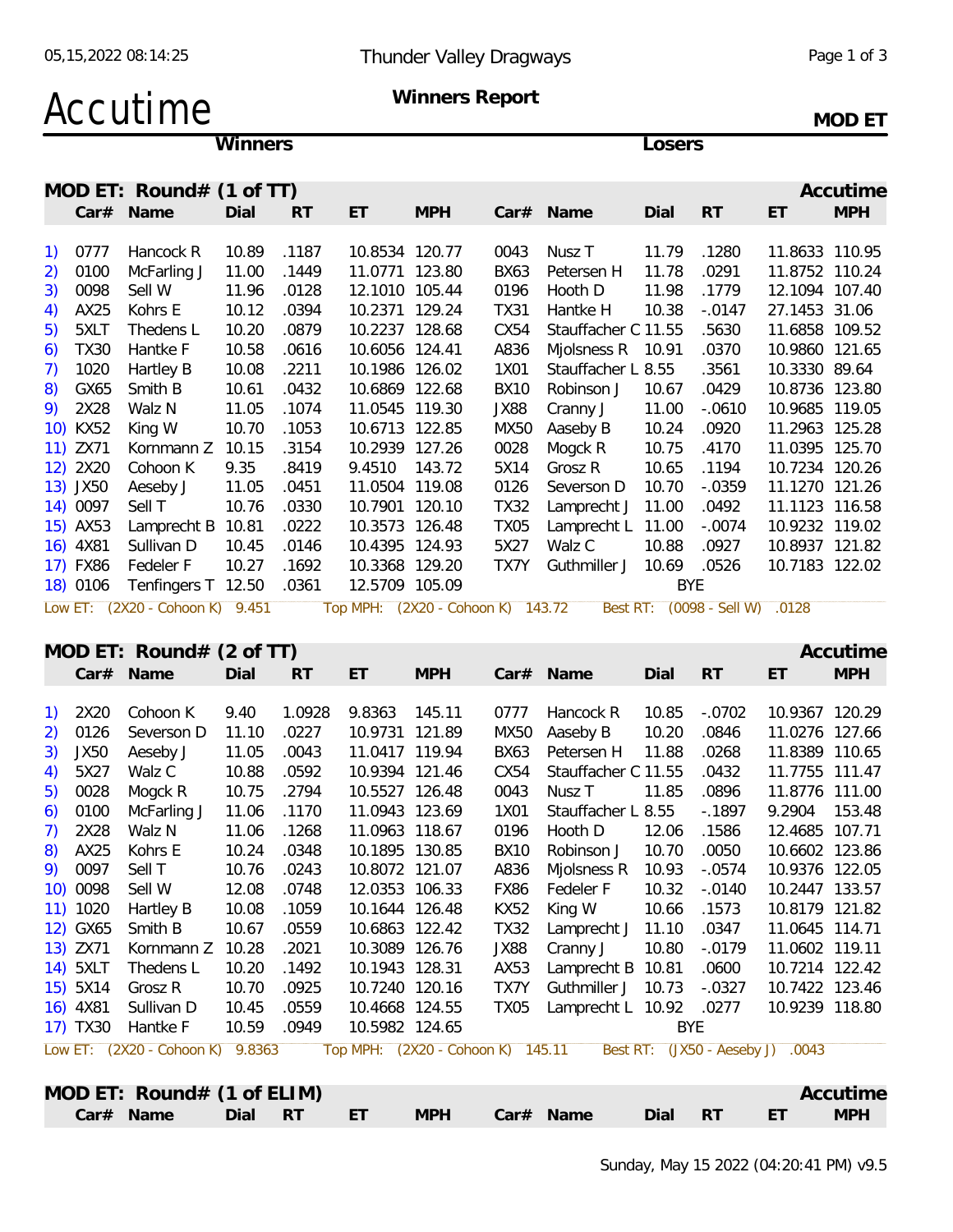|                                                                                          | 05, 15, 2022 08: 14: 25<br><b>Thunder Valley Dragways</b><br>Page 2 of 3                                                                                      |                                                                                                                                                                                                   |                                                                                                                                    |                                                                                                                                       |                                                                                                                                                                                                                                                                   |                                                  |                                                                                                                                                 |                                                                                                                                                                                                                                                                           |                                                                                                                        |                                                                                                                                    |                                                                                                                                                                                                                                    |                                                |  |  |
|------------------------------------------------------------------------------------------|---------------------------------------------------------------------------------------------------------------------------------------------------------------|---------------------------------------------------------------------------------------------------------------------------------------------------------------------------------------------------|------------------------------------------------------------------------------------------------------------------------------------|---------------------------------------------------------------------------------------------------------------------------------------|-------------------------------------------------------------------------------------------------------------------------------------------------------------------------------------------------------------------------------------------------------------------|--------------------------------------------------|-------------------------------------------------------------------------------------------------------------------------------------------------|---------------------------------------------------------------------------------------------------------------------------------------------------------------------------------------------------------------------------------------------------------------------------|------------------------------------------------------------------------------------------------------------------------|------------------------------------------------------------------------------------------------------------------------------------|------------------------------------------------------------------------------------------------------------------------------------------------------------------------------------------------------------------------------------|------------------------------------------------|--|--|
| 1)<br>2)<br>3)<br>4)<br>5)<br>6)<br>7)<br>8)<br>9)<br>12)                                | <b>JX50</b><br>GX65<br>0126<br><b>TX05</b><br>5XLT<br>0100<br><b>TX32</b><br>2X28<br>0106<br>10) TX7Y<br>11) 0043<br>2X20<br>13) ZX71<br>14) 5X27<br>15) BX10 | Aeseby J<br>Smith B<br>Severson D<br>Lamprecht L<br>Thedens L<br>McFarling J<br>Lamprecht J<br>Walz N<br>Tenfingers T<br>Guthmiller J<br>Nusz T<br>Cohoon K<br>Kornmann Z<br>Walz C<br>Robinson J | 11.05<br>10.67<br>10.96<br>10.92<br>10.20<br>11.10<br>11.06<br>11.10<br>12.48<br>10.75<br>11.86<br>9.40<br>10.32<br>10.90<br>10.68 | .0290<br>.0625<br>.0919<br>.0280<br>.0548<br>.1893<br>.0197<br>.0877<br>.3229<br>.0434<br>.0436<br>$-1272$<br>.0322<br>.0503<br>.0856 | 11.1325 119.71<br>10.7229 115.24<br>10.9952 123.32<br>10.9184 116.97<br>10.2023 122.72<br>11.3054 123.59<br>11.0555 114.59<br>11.1387 118.08<br>12.8673 86.47<br>10.7132 123.49<br>11.9018 109.76<br>9.4292<br>10.3497 121.29<br>10.9077 116.61<br>10.6951 123.76 | 130.97                                           | CX54<br>0097<br>0777<br><b>KX52</b><br>1X01<br><b>TX30</b><br><b>BX63</b><br><b>TX31</b><br>AX25<br><b>JX88</b><br>A836<br>0028<br>0196<br>5X14 | Stauffacher C 11.75<br>Sell T<br>Hancock R<br>King W<br>Stauffacher L 9.30<br>Hantke F<br>Petersen H<br>Hantke H<br>Kohrs E<br>Cranny J<br>Mjolsness R<br>Mogck R<br>Hooth D<br>Grosz R                                                                                   | <b>BYE</b><br>10.80<br>10.93<br>10.70<br>10.62<br>11.84<br>10.40<br>10.19<br>10.94<br>10.91<br>10.55<br>12.06<br>10.72 | .4225<br>.0540<br>.1788<br>.0884<br>.0588<br>.1834<br>$-.0244$<br>.0371<br>$-0576$<br>.1093<br>$-.0002$<br>.1476<br>.0836<br>.0931 | 11.7483 111.97<br>10.7644 114.85<br>10.8288 121.65<br>10.7094 122.62<br>8.9874<br>10.5938<br>11.9335<br>11.8246 107.73<br>10.1975 130.40<br>11.0043 120.26<br>10.9528 121.33<br>10.5559 126.30<br>12.0929 107.55<br>10.7074 120.90 | 160.03<br>116.67<br>109.94                     |  |  |
|                                                                                          | 16) FX86<br>17) 0098<br>18) AX53<br>19) TX30<br>20) 4X81<br>Car#                                                                                              | Fedeler F<br>Sell W<br>Lamprecht B<br>Hantke F<br>Sullivan D<br>Low ET: (2X20 - Cohoon K)<br>MOD ET: Round# $(2 \text{ of ELIM})$<br>Name                                                         | 10.32<br>12.07<br>10.72<br>10.57<br>10.43<br>9.4292<br>Dial                                                                        | $-.0319$<br>.0533<br>.0364<br>.0207<br>.0388<br><b>RT</b>                                                                             | 10.2457 132.94<br>12.0956 105.66<br>10.7056 122.22<br>10.6594 111.22<br>10.4388 125.66<br>ET                                                                                                                                                                      | Top MPH: (FX86 - Fedeler F) 132.94<br><b>MPH</b> | 4X81<br>1020<br>0777<br>1X01<br>Car#                                                                                                            | Sullivan D<br>Hartley B<br>Hancock R<br>Stauffacher L 9.00<br>Name                                                                                                                                                                                                        | <b>BYE</b><br>10.47<br>10.08<br>10.90<br>Dial                                                                          | .0342<br>.0739<br>.2242<br>$-.2152$<br><b>RT</b>                                                                                   | 10.4542 116.34<br>10.0486 128.42<br>10.8972 120.26<br>9.0963<br>Best RT: (TX32 - Lamprecht J) .0197<br>ET                                                                                                                          | 156.96<br>Accutime<br><b>MPH</b>               |  |  |
| $\left( \begin{matrix} 1 \end{matrix} \right)$<br>2)<br>3)<br>4)<br>5)<br>6)<br>7)<br>8) | <b>TX05</b><br>GX65<br><b>FX86</b><br>2X28<br>TX7Y<br>AX53<br><b>JX50</b><br>4X81<br>9) ZX71                                                                  | Lamprecht L<br>Smith B<br>Fedeler F<br>Walz N<br>Guthmiller J<br>Lamprecht B<br>Aeseby J<br>Sullivan D<br>1178. Kornmann Z 10.33<br>10) 5X27 Walz C                                               | 10.91<br>10.68<br>10.24<br>11.11<br>10.72<br>10.70<br>11.10<br>10.43<br>10.87 .0527                                                | .0498<br>.0313<br>.1300<br>.0634<br>.1230<br>.0243<br>.0102<br>.0402                                                                  | 10.9186 119.62<br>10.6569 123.76<br>10.2546 130.21<br>11.1228 118.64<br>10.7509 116.28<br>10.7085 121.56<br>11.1757 105.96<br>10.4941 114.91<br>10.8951 122.48                                                                                                    | 10.2646 127.77                                   | 0098<br><b>TX32</b><br>2X20<br><b>BX10</b><br>5XLT<br>0043<br>0106<br>0100                                                                      | Sell W<br>Lamprecht J<br>Cohoon K<br>Robinson J<br>Thedens L<br>Nusz <sub>T</sub><br>Tenfingers T<br>McFarling J<br>0126 Severson D 10.97 LB3A<br>TX30 Hantke F<br>Low ET: (FX86 - Fedeler F) 10.2546 Top MPH: (FX86 - Fedeler F) 130.21 Best RT: (JX50 - Aeseby J) .0102 | 12.06<br>11.04<br>9.35<br>10.68<br>10.19<br>11.85<br>12.50<br>11.30<br>10.57 .0694                                     | .0519<br>.0876<br>$-.0480$<br>$-0.0199$<br>.2864<br>.0968<br>.1890<br>.0874                                                        | 12.0416<br>10.9846<br>9.4957<br>10.6221<br>10.1725<br>11.8287 111.83<br>12.4654 106.08<br>10.9045 112.58<br>11.0215 122.45<br>10.5444 116.52                                                                                       | 106.26<br>118.45<br>131.12<br>124.21<br>129.27 |  |  |
|                                                                                          |                                                                                                                                                               | MOD ET: Round# $(3$ of ELIM)<br>Car# Name                                                                                                                                                         | Dial                                                                                                                               | <b>RT</b>                                                                                                                             | ET                                                                                                                                                                                                                                                                | <b>MPH</b>                                       |                                                                                                                                                 | Car# Name                                                                                                                                                                                                                                                                 | Dial                                                                                                                   | RT                                                                                                                                 | ET                                                                                                                                                                                                                                 | Accutime<br><b>MPH</b>                         |  |  |
| 2)<br>3)<br>4)                                                                           | 1) FX86<br>4X81<br>5X27<br>JX50                                                                                                                               | Fedeler F<br>Sullivan D<br>Walz C<br>Aeseby J<br>5) AX53 Lamprecht B 10.69                                                                                                                        | 10.24<br>10.44<br>10.87<br>11.13                                                                                                   | .1963<br>.0515<br>.0882<br>.0013<br>.0025                                                                                             | 10.2386 134.25<br>10.4632 119.43<br>10.9755 115.33<br>11.1555 113.15<br>10.6776 123.25                                                                                                                                                                            |                                                  | GX65<br><b>TX05</b><br>ZX71<br>2X28<br>TX7Y                                                                                                     | Smith B<br>Lamprecht L 10.91<br>Kornmann Z 10.27<br>Walz N<br>Guthmiller J 10.73<br>Low ET: (FX86 - Fedeler F) 10.2386 Top MPH: (FX86 - Fedeler F) 134.25 Best RT: (JX50 - Aeseby J) .0013                                                                                | 10.64<br>11.11                                                                                                         | .0685<br>.0587<br>.1450<br>.1272<br>$-.0398$                                                                                       | 10.6044 124.24<br>10.9045 119.27<br>10.3533 127.15<br>11.1242 118.73<br>10.6651 124.62                                                                                                                                             |                                                |  |  |
|                                                                                          |                                                                                                                                                               | MOD ET: Round# $(4 \text{ of ELIM})$                                                                                                                                                              |                                                                                                                                    |                                                                                                                                       |                                                                                                                                                                                                                                                                   |                                                  |                                                                                                                                                 |                                                                                                                                                                                                                                                                           |                                                                                                                        |                                                                                                                                    |                                                                                                                                                                                                                                    | Accutime                                       |  |  |

|  | $NUU$ El: ROUNC # (4 OT ELINI)                |  |               |                                           |           |                              | Accutime   |
|--|-----------------------------------------------|--|---------------|-------------------------------------------|-----------|------------------------------|------------|
|  | Car# Name Dial RT ET                          |  | MPH Car# Name |                                           | Dial RT - | <b>Control Communication</b> | <b>MPH</b> |
|  | 1) 4X81 Sullivan D 10.43 .0357 10.4533 122.58 |  |               | FX86 Fedeler F 10.23 .0967 10.2307 133.81 |           |                              |            |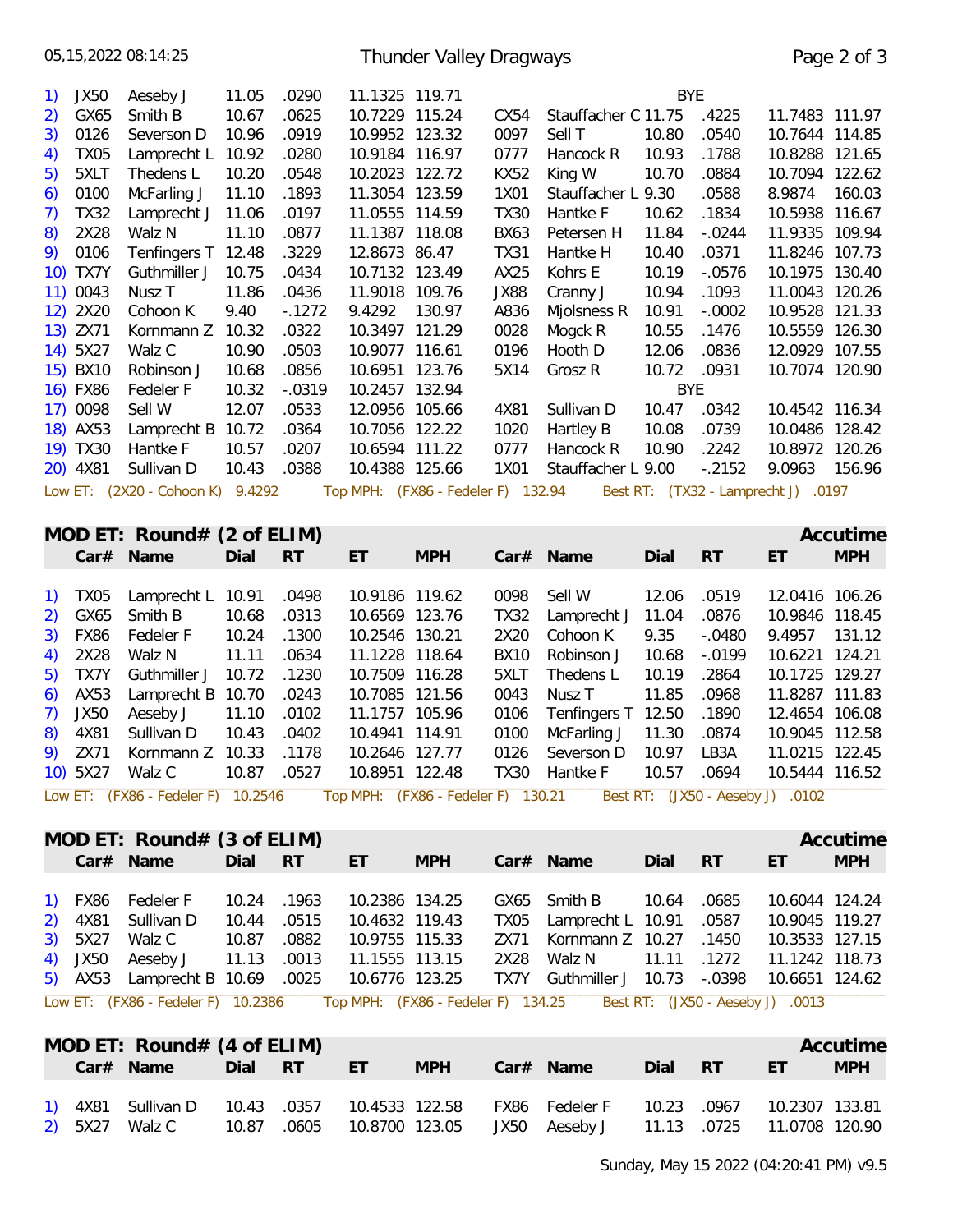05,15,2022 08:14:25

3) AX53 Lamprecht B 10.68 -.0024 10.6901 123.19 BYE Low ET: (4X81 - Sullivan D) 10.4533 Top MPH: (AX53 - Lamprecht B) 123.19 Best RT: (4X81 - Sullivan D) .0357

|         | MOD ET: Round# $(5 \text{ of ELIM})$                                                          |       |           |                |            |      |                              |       |           |                                    | Accutime       |
|---------|-----------------------------------------------------------------------------------------------|-------|-----------|----------------|------------|------|------------------------------|-------|-----------|------------------------------------|----------------|
|         | $Car#$ Name                                                                                   | Dial  | RT        | ET.            | <b>MPH</b> |      | $Car#$ Name                  | Dial  | -RT       | ET                                 | <b>MPH</b>     |
| 1) AX53 | Lamprecht B 10.69                                                                             |       | .0957     | 10.7232 122.78 |            | 5X27 | Walz C                       | 10.86 | $-.0033$  |                                    | 10.8728 122.92 |
|         | 2) 4X81 Sullivan D<br>Low ET: (4X81 - Sullivan D) 10.4323 Top MPH: (4X81 - Sullivan D) 126.23 | 10.43 | .0433     | 10.4323 126.23 |            |      |                              | BYE   |           | Best RT: (4X81 - Sullivan D) .0433 |                |
|         |                                                                                               |       |           |                |            |      |                              |       |           |                                    |                |
|         | MOD ET: $Round# (6 of ELIM)$                                                                  |       |           |                |            |      |                              |       |           |                                    | Accutime       |
|         | Car# Name                                                                                     | Dial  | <b>RT</b> | ET.            | <b>MPH</b> |      | $Car#$ Name                  | Dial  | <b>RT</b> | ET                                 | <b>MPH</b>     |
|         | 1) 4X81 Sullivan D                                                                            | 10.43 | .0162     | 10.4657 120.71 |            |      | AX53 Lamprecht B 10.72 .0743 |       |           |                                    | 10.6889 123.56 |
|         | Low ET: (4X81 - Sullivan D) 10.4657 Top MPH: (4X81 - Sullivan D) 120.71                       |       |           |                |            |      |                              |       |           | Best RT: (4X81 - Sullivan D) .0162 |                |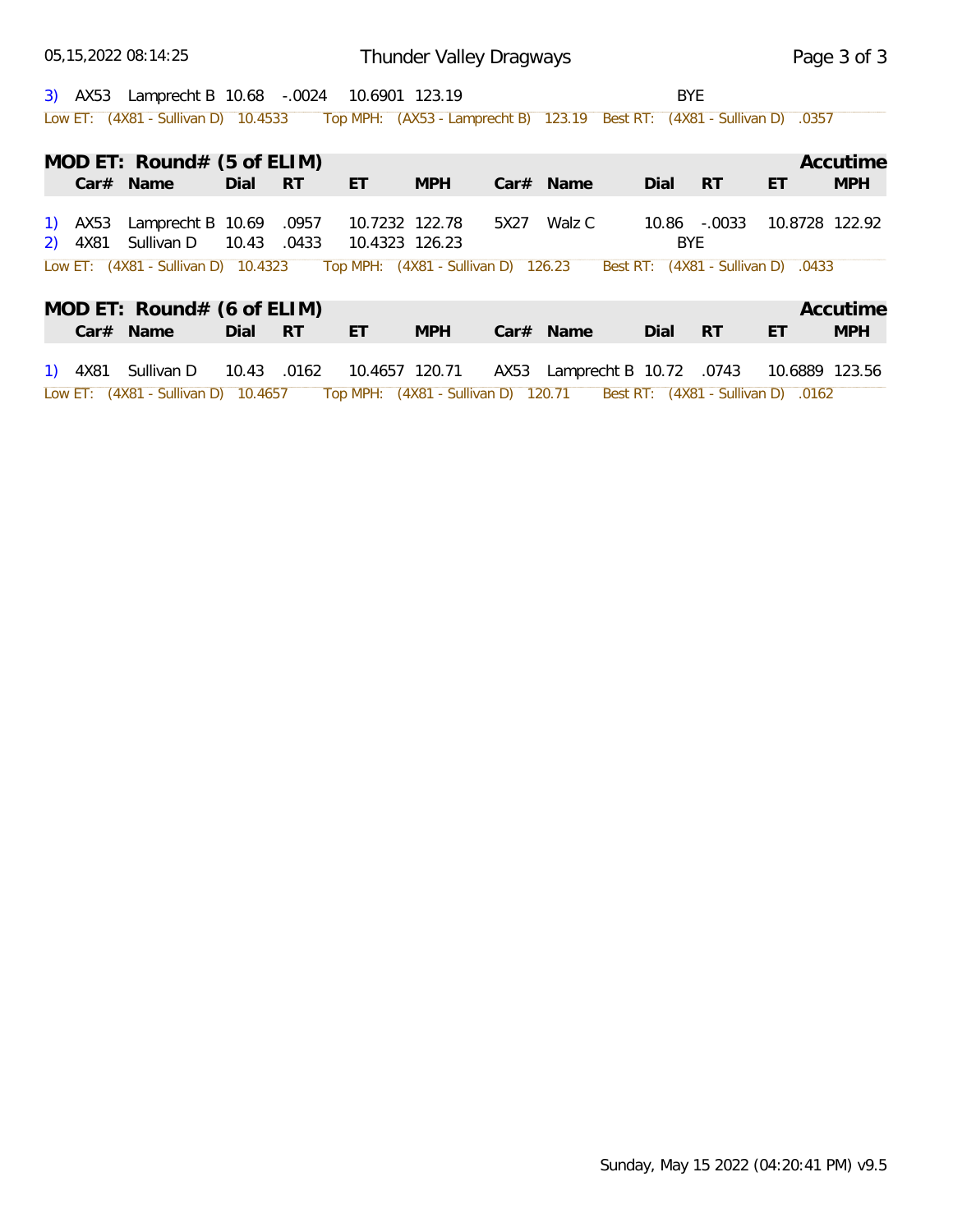### Accutime **Winners Report**

**Pro Trophy**

|    |      |                                                         | <b>Winners</b> |           |                                 |            |      |                 | Losers |            |                                  |                     |
|----|------|---------------------------------------------------------|----------------|-----------|---------------------------------|------------|------|-----------------|--------|------------|----------------------------------|---------------------|
|    |      | Pro Trophy: $Round# (1 of TT)$                          |                |           |                                 |            |      |                 |        |            |                                  | Accutime            |
|    |      | $Car#$ Name                                             | Dial           | <b>RT</b> | ET                              | <b>MPH</b> |      | $Car#$ Name     | Dial   | <b>RT</b>  | ET                               | <b>MPH</b>          |
|    | NX18 | Nedved S                                                | 12.40          | .1811     | 12.5487 104.82                  |            |      | FX161 Delfs C   | 11.80  | $-.0354$   | 12.0039 110.62                   |                     |
| 2) | 0298 | Olson N                                                 | 10.20          | .0908     | 10.5410 130.36                  |            | 8X98 | Sila M          | 13.35  | .1470      | 13.4095 98.02                    |                     |
| 3) | 0034 | Nelson P                                                | 10.81          | .0102     | 10.8146 119.78                  |            | 0025 | Helmer R        | 12.02  | .0336      | 12.1288 109.76                   |                     |
| 4) | 5783 | Shuman T                                                | 11.89          | .1587     | 12.0002 107.02                  |            | 0036 | Benda A         | 12.23  | .3135      | 12.1803 108.93                   |                     |
| 5) | AX03 | McCarty J                                               | 12.03          | .0488     | 11.9784 113.09                  |            | 0047 | Kocmich J       | 11.72  | .3004      | 11.7288 114.97                   |                     |
| 6) | 0043 | Nusz T                                                  | 11.85          | .1179     | 11.9307 110.95                  |            |      | 351C Dragstra J | 11.08  | .3134      | 27.2589 36.65                    |                     |
|    | 0051 | Moen M                                                  | 9.50           | .1077     | 9.1146 154.85                   |            |      |                 |        | BYE.       |                                  |                     |
| 8) | 5X67 | Johnke D                                                | 12.75          | .1811     | 12.6013 110.19                  |            |      |                 |        | <b>BYE</b> |                                  |                     |
|    |      | Low ET: (0051 - Moen M) 9.1146                          |                |           | Top MPH: (0051 - Moen M) 154.85 |            |      |                 |        |            | Best RT: (0034 - Nelson P) .0102 |                     |
|    |      |                                                         |                |           |                                 |            |      |                 |        |            |                                  |                     |
|    |      | $D_{\text{LO}}$ Traphu, $D_{\text{OUB}}$ $\#$ (2 of TT) |                |           |                                 |            |      |                 |        |            |                                  | $\Lambda$ courtings |

|           | Pro Trophy: $Round# (2 of TT)$ |       |           |                |            |       |               |            |           |                | Accutime   |
|-----------|--------------------------------|-------|-----------|----------------|------------|-------|---------------|------------|-----------|----------------|------------|
|           | Car# Name                      | Dial  | <b>RT</b> | ET             | <b>MPH</b> |       | $Car#$ Name   | Dial       | <b>RT</b> | ET             | <b>MPH</b> |
| 1) 0047   | Kocmich J                      | 11.65 | .0337     | 11.7605 114.68 |            | 0036  | Benda A       | 12.17      | .3242     | 12.1588 109.14 |            |
| 2) 5783   | Shuman T                       | 11.89 | -.0079    | 11.8735 108.51 |            | 0025  | Helmer R      | 12.09      | $-.0389$  | 12.0658 110.46 |            |
| 3) 0034   | Nelson P                       | 10.81 | .2062     | 10.7950 121.33 |            | 0043  | Nusz T        | 11.85      | .0539     | 11.8407 111.69 |            |
| 4) AX03   | McCarty J                      | 11.99 | .0272     | 11.8965 113.95 |            | 8X98  | Sila M        | 13.35      | .0213     | 13.3490 98.71  |            |
| 5) 0051   | Moen M                         | 10.00 | .0250     | 10.3372 98.68  |            | 010A  | Johnson A     | 13.60      | .4449     | 13.5165 95.74  |            |
| $6)$ 0298 | Olson N                        | 10.40 | .1289     | 10.4848 131.43 |            | FX161 | Delfs C       | 12.02      | .0122     | 11.9666 111.39 |            |
| 7) 351C   | Dragstra J                     | 11.08 | .2522     | 17.3004 54.55  |            |       | NX18 Nedved S | 12.50      | -.0853    | 12.5651 105.96 |            |
| 8) 5X67   | Johnke D                       | 12.83 | .0778     | 12.8713 109.33 |            |       |               | <b>BYE</b> |           |                |            |

#### **Pro Trophy: Round# (1 of ELIM) Accutime Accutime Accutime**

|           | $Car#$ Name                   | Dial        | <b>RT</b> | ET             | <b>MPH</b> |      | $Car#$ Name    | Dial         | RT     | ET             | <b>MPH</b> |
|-----------|-------------------------------|-------------|-----------|----------------|------------|------|----------------|--------------|--------|----------------|------------|
|           |                               |             |           |                |            |      |                |              |        |                |            |
|           | 1) 010A Johnson A 13.51 .0860 |             |           | 13.6512 94.22  |            |      | 0025 Helmer R  | 12.05        | -.0608 | 12.1039 109.97 |            |
|           | 2) 0047 Kocmich J             | 11.77 .1705 |           | 11.8134 108.12 |            |      | 5783 Shuman T  | 11.85 .1872  |        | 11.9837 107.02 |            |
|           | 3) 0043 Nusz T                | 11.89 .1636 |           | 11.9220 103.42 |            | 0036 | Benda A        | 12.14        | .2476  | 12.1506 109.20 |            |
|           | 4) 8X98 Sila M                | 13.30 .1001 |           | 13.4072 97.98  |            |      | 0051 Moen M    | 10.00 .2142  |        | 9.8720 127.44  |            |
|           | 5) 0034 Nelson P              | 10.81 .1659 |           | 10.7891 120.32 |            |      |                | BYE.         |        |                |            |
| $6)$ 0298 | Olson N                       | 10.40 .1250 |           | 10.6064 131.81 |            |      | AX03 McCarty J | 11.99 -.0086 |        | 12.0077 107.35 |            |
| 7) 5X67   | Johnke D                      | 12.82 .1326 |           | 12.7829 109.84 |            |      | FX161 Delfs C  | 11.98 -.1275 |        | 11.8964 111.66 |            |
|           | 8) NX18 Nedved S              | 12.50 .5208 |           | 12.4621 105.88 |            |      |                | <b>BYE</b>   |        |                |            |
|           |                               |             |           |                |            |      |                |              |        |                |            |

Low ET: (0298 - Olson N) 10.6064 Top MPH: (0298 - Olson N) 131.81 Best RT: (010A - Johnson A) .0860

| Pro Trophy: Round# (2 of ELIM) |                    |                                       |                             | Accutime         |
|--------------------------------|--------------------|---------------------------------------|-----------------------------|------------------|
| Car# Name<br>Dial<br>RT RT     | <b>MPH</b><br>ET / | Car# Name                             | Dial RT                     | <b>MPH</b><br>ET |
|                                |                    |                                       |                             |                  |
| 1) 0043 Nusz T 11.87 .0982     | 11.8476 111.08     | 0047 Kocmich J                        | 11.77 .1453 11.7070 114.68  |                  |
| 2) 010A Johnson A 13.60 .1062  | 13.6226 92.21      | 8X98 Sila M 13.38 .0881 13.4355 95.36 |                             |                  |
| 3) 0034 Nelson P 10.77 -.0391  | 10.8151 120.06     | NX18 Nedved S                         | 12.45 -.0845 12.7909 102.58 |                  |
| 4) 5X67 Johnke D 12.82 .0649   | 12.8221 109.52     | 0298 Olson N                          | 10.70<br>.0999              | 10.6221 97.70    |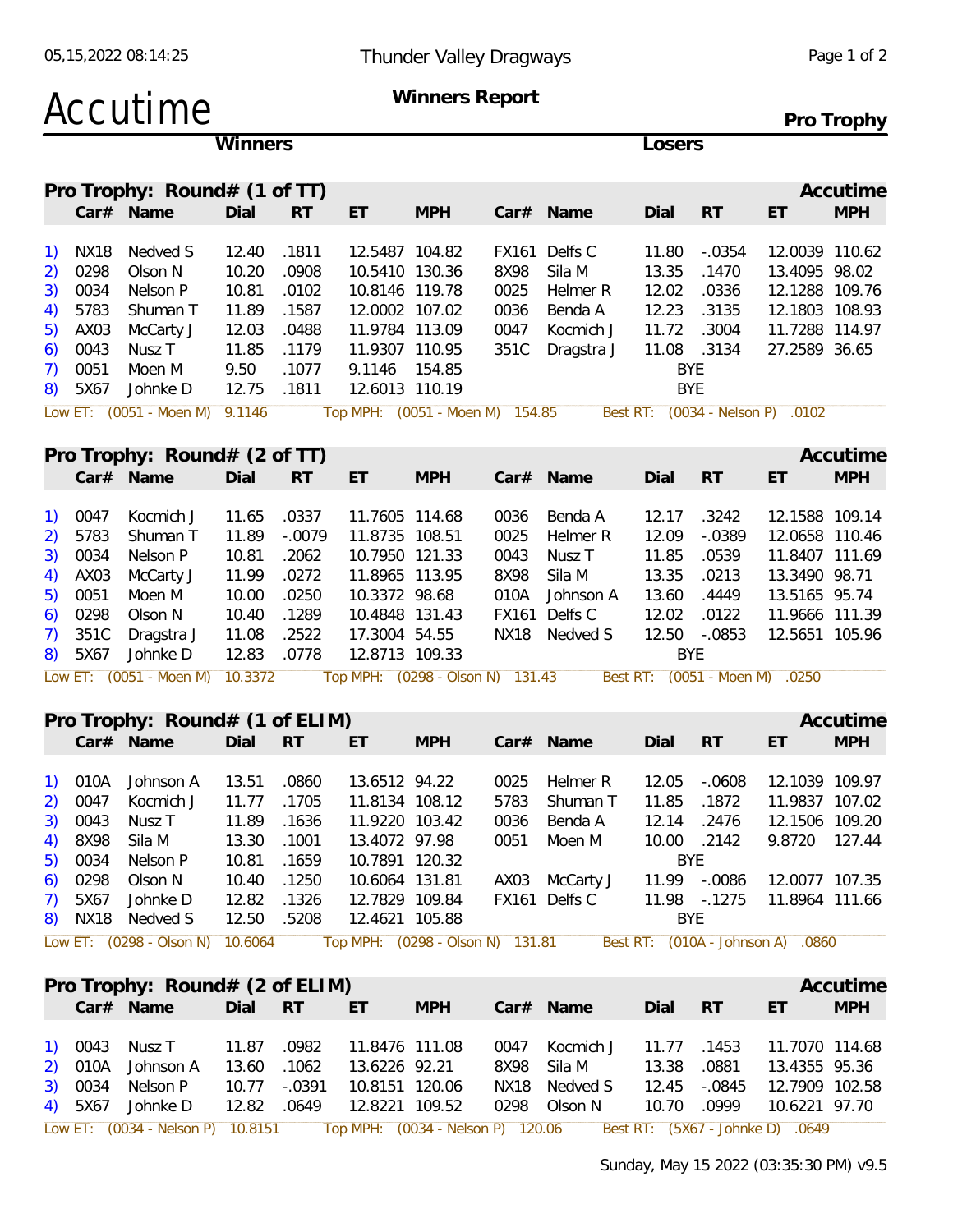|         | Pro Trophy: $Round# (3 of ELIM)$             |       |       |                                                   |            |      |             |       |                                |                                                    | Accutime   |
|---------|----------------------------------------------|-------|-------|---------------------------------------------------|------------|------|-------------|-------|--------------------------------|----------------------------------------------------|------------|
|         | $Car#$ Name                                  | Dial  | - RT  | ET                                                | <b>MPH</b> |      | $Car#$ Name | Dial  | <b>RT</b>                      | ET                                                 | <b>MPH</b> |
| 1) 0043 | Nusz T                                       | 11.83 | .1180 | 11.7942 111.88                                    |            | 010A | Johnson A   | 13.61 | .1157                          | 13.5660 95.38                                      |            |
| 2) 5X67 | Johnke D<br>Low ET: $(0043 - NuszT)$ 11.7942 | 12.88 | .0649 | 12.7769 109.89<br>Top MPH: (0043 - Nusz T) 111.88 |            | 0034 | Nelson P    | 10.80 | -.0689                         | 10.7772 120.97<br>Best RT: (5X67 - Johnke D) .0649 |            |
|         |                                              |       |       |                                                   |            |      |             |       |                                |                                                    |            |
|         | Pro Trophy: Round# (4 of ELIM)               |       |       |                                                   |            |      |             |       |                                |                                                    | Accutime   |
|         | Car# Name                                    | Dial  | - RT  | ET                                                | <b>MPH</b> |      | $Car#$ Name | Dial  | <b>RT</b>                      | ET                                                 | <b>MPH</b> |
|         | 1) 0043 Nusz T                               | 11.81 | .0017 | 11.9172 102.69                                    |            | 5X67 | Johnke D    | 12.80 | .0885                          | 12.9162 108.99                                     |            |
|         | Low ET: (0043 - Nusz T) 11.9172              |       |       | Top MPH: (0043 - Nusz T) 102.69                   |            |      |             |       | Best RT: (0043 - Nusz T) .0017 |                                                    |            |